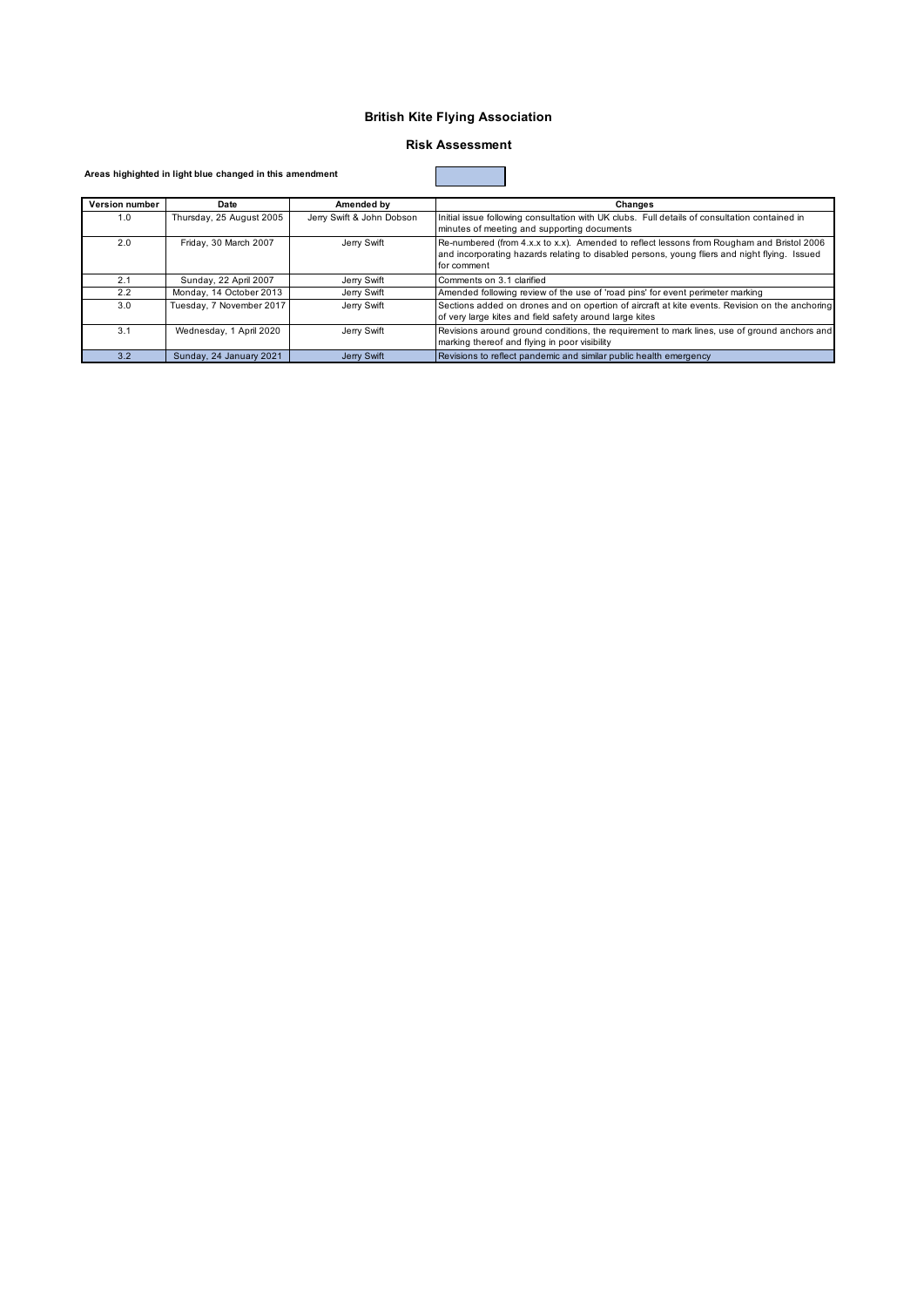| Hazard | Hazard                                                                                                                                                |                    | Category           |                            |                        |                | <b>Before Controls</b>            |                          | Consequence                                                                                                                                                                                                                                                                                                                                     | Control                                                                                                                                                                                                                                                                                                                                                                                                                                                                                                                                                                                                                                                                                                                                                                                                                                                                                                                                                                      |                                                      | <b>After Controls</b>                               |                                                        | Responsibility                                                                                                                                                                                                                                                                                                                                           |
|--------|-------------------------------------------------------------------------------------------------------------------------------------------------------|--------------------|--------------------|----------------------------|------------------------|----------------|-----------------------------------|--------------------------|-------------------------------------------------------------------------------------------------------------------------------------------------------------------------------------------------------------------------------------------------------------------------------------------------------------------------------------------------|------------------------------------------------------------------------------------------------------------------------------------------------------------------------------------------------------------------------------------------------------------------------------------------------------------------------------------------------------------------------------------------------------------------------------------------------------------------------------------------------------------------------------------------------------------------------------------------------------------------------------------------------------------------------------------------------------------------------------------------------------------------------------------------------------------------------------------------------------------------------------------------------------------------------------------------------------------------------------|------------------------------------------------------|-----------------------------------------------------|--------------------------------------------------------|----------------------------------------------------------------------------------------------------------------------------------------------------------------------------------------------------------------------------------------------------------------------------------------------------------------------------------------------------------|
| ID     |                                                                                                                                                       | mpacts kite flyers | at event<br>people | mpact outside control are: | nder organiser control | kelihood       | 2 Med<br>3 High 3 High<br>everity | 2 Low<br>4 Med<br>6 High |                                                                                                                                                                                                                                                                                                                                                 |                                                                                                                                                                                                                                                                                                                                                                                                                                                                                                                                                                                                                                                                                                                                                                                                                                                                                                                                                                              | 1 Low<br>2 Med<br>3 High<br>sidual rish<br>ikelihood | I Low<br>2 Med<br>3 High<br>esidual risk<br>everity | 2 Low<br>4 Med<br>6 High<br>risk<br>Residual<br>Impact |                                                                                                                                                                                                                                                                                                                                                          |
| 1.1    | Kites in contact with aircraft                                                                                                                        |                    | mpacts             |                            |                        | 1              | 3                                 | mpact<br>$\overline{4}$  |                                                                                                                                                                                                                                                                                                                                                 | Height restriction applied from CAA to ensure Air                                                                                                                                                                                                                                                                                                                                                                                                                                                                                                                                                                                                                                                                                                                                                                                                                                                                                                                            |                                                      | 3                                                   | $\overline{4}$                                         | Event steward for all on                                                                                                                                                                                                                                                                                                                                 |
|        |                                                                                                                                                       |                    |                    |                            |                        |                |                                   |                          | Aircraft accident leading to loss<br>of life.                                                                                                                                                                                                                                                                                                   | NOTAM issued.<br>High flying kites should carry line markers in line<br>with Air Navigation Order.<br>A height guidance kite should be considered for<br>practicality at every event.<br>Comply with any instructions in the CAA<br>permission.<br>Event steward to monitor high flying kites and<br>check line lengths if appropriate.<br>Site specific risk assessment to consider this risk.                                                                                                                                                                                                                                                                                                                                                                                                                                                                                                                                                                              |                                                      |                                                     |                                                        | site activity.<br>Event organiser to<br>check that CAA height<br>clearance is applied for.                                                                                                                                                                                                                                                               |
| 1.2    | Display kites break loose and /or<br>impact people, animals or objects or<br>the lines attaching them cause injury                                    |                    | ✓                  | $\checkmark$               | $\checkmark$           | 1              | 3                                 | $\overline{4}$           | In extreme circumstances,<br>death, serious injury or damage<br>to property.                                                                                                                                                                                                                                                                    | Designated roped off area to be used as arena<br>with controlled access.<br>Identify control point to enable issues to be<br>reported and action co-ordinated.<br>Event stewards to be identified by tabard, sash or<br>similar to ensure authority is recognised.<br>Kite flyers briefing before start of each day's flying<br>to inform of any site specific risks and of controls<br>in force during the event.<br>Kites to be attended at all times, monitored by<br>event steward. If kites are not attended event<br>steward empowered to take down if this can be<br>done safely.<br>Tethering provision to be fit-for-purpose,<br>responsibility of the kite flyer, monitored by event<br>steward.<br>Weather conditions to be monitored by the kite<br>flyer at all times - to be noted at briefing.<br>Event steward to be empowered to order a 'take<br>down' if conditions become difficult, managed by<br>way of klaxon or similar warning to alert all fliers. |                                                      | $\overline{2}$                                      | 3                                                      | Event steward to<br>ensure briefing.<br>Event steward to<br>monitor kite fliers and<br>bring unsafe acts to the<br>attention of kite flyer.<br>Event steward to have<br>full support of organiser<br>in taking action against<br>unsafe acts.<br>Organiser to provide<br>suitable briefing<br>material.<br>Organiser to promote<br>rules on safe flying. |
| 1.2.1  | Ground anchors pull out due to<br>ground conditions allowing kite to fly<br>free and ground anchor may in itself<br>present a hazard.                 | ✓                  | ✓                  | ✓                          | $\checkmark$           | $\mathbf{1}$   | 3                                 | $\overline{4}$           | In extreme circumstances,<br>death, serious injury or damage<br>to property.                                                                                                                                                                                                                                                                    | Event steward to monitor use of ground anchors<br>Event steward to review how soft the ground is<br>and alert fliers if there is a possibility that it may<br>not be sufficient to hold the kite that is being<br>secured<br>Event steward to be satisfied that the kiteflier is<br>fully familiar with the use of ground anchors and<br>the pull exerted by the kite in the prevailing<br>conditions<br>Weather to be monitored and kites taken down if<br>the wind is likely to rise above the level that can<br>safely be handled by anchor                                                                                                                                                                                                                                                                                                                                                                                                                               | $\mathbf{1}$                                         | $\overline{2}$                                      | 3                                                      | Event steward to<br>ensure briefing.<br>Event steward to<br>monitor kite fliers and<br>bring unsafe acts to the<br>attention of kite flyer.<br>Event steward to have<br>full support of organiser<br>in taking action against<br>unsafe acts.<br>Organiser to provide<br>suitable briefing<br>material.<br>Organiser to promote<br>rules on safe flying. |
| 1.3    | Kites flown by others at the event<br>break loose, and/or impact people,<br>animals or objects, or the lines<br>attaching them cause injury or damage | $\checkmark$       | ✓                  | $\checkmark$               |                        | $\overline{2}$ | 3                                 |                          | In extreme circumstances,<br>death, serious injury or damage<br>to property.                                                                                                                                                                                                                                                                    | Event steward to be identified at all club run<br>events to enforce/encourage safe flying.<br>Club liaison officer to be identified for every third<br>party event to liaise with event organiser to<br>encourage safe flying.<br>Keep a log of any untoward events at the event<br>recording time and details of any event to be<br>considered at review meetings for possible action.<br>Kites to be attended at all times, monitored by the<br>event steward. Liaison officer to advise organiser<br>at third party events if this problem arises.<br>Weather conditions to be monitored. Any<br>deterioration to be advised to event organiser for<br>suggested 'take down'.<br>At club run events, take down to be ordered if<br>weather deteriorates.<br>Public notices warning of the dangers associated<br>with kiteflying.                                                                                                                                          | $\mathbf{1}$                                         | $\overline{2}$                                      | 3                                                      | Event steward<br>Club liaison officer                                                                                                                                                                                                                                                                                                                    |
| 1.4    | Trips, slips and falls through kite lines,<br>ground anchors or other equipment<br>etc.                                                               | $\checkmark$       | $\checkmark$       | $\checkmark$               | $\checkmark$           | $\overline{2}$ | $\overline{2}$                    | $\overline{4}$           | Particular attraction to children<br>lines and ground anchors,<br>mishandling of which could<br>cause injury.<br>Grounded equipment not seen<br>by people with sight impairment<br>or people not paying due<br>attention.<br>Could lead to kites becoming<br>loose and blowing around<br>creating a hazard (see Hazard<br>IDs 4.1.2 and 4.1.3). | Ground anchors to be marked visibly<br>of grounded equipment such as Line to be marked at head height and monitored<br>by event steward - streamers are an approriate<br>marker.<br>Kites to be attended at all times by kite flyers and<br>enforced through club rules.<br>Event steward to be empowered to request a<br>'take down' and supported by the club's officers.<br>Times that club is controlling the event to be<br>published at the control point.<br>Laid out lines for multi-line kites to be placed<br>directly parallel and next to the barrier rope or<br>attended at all times, kite flyers to be briefed<br>accordingly.<br>Consider whether children may be a problem with<br>respect to the stakes or kites left unattended and<br>specific steps to be taken if necessary. kite flyers<br>to be briefed.<br>Kites not to left out in the middle of the field, to<br>be monitored by event steward.                                                   | $\mathbf{1}$                                         | $\overline{2}$                                      | 3                                                      | Event steward<br>Club liaison officer                                                                                                                                                                                                                                                                                                                    |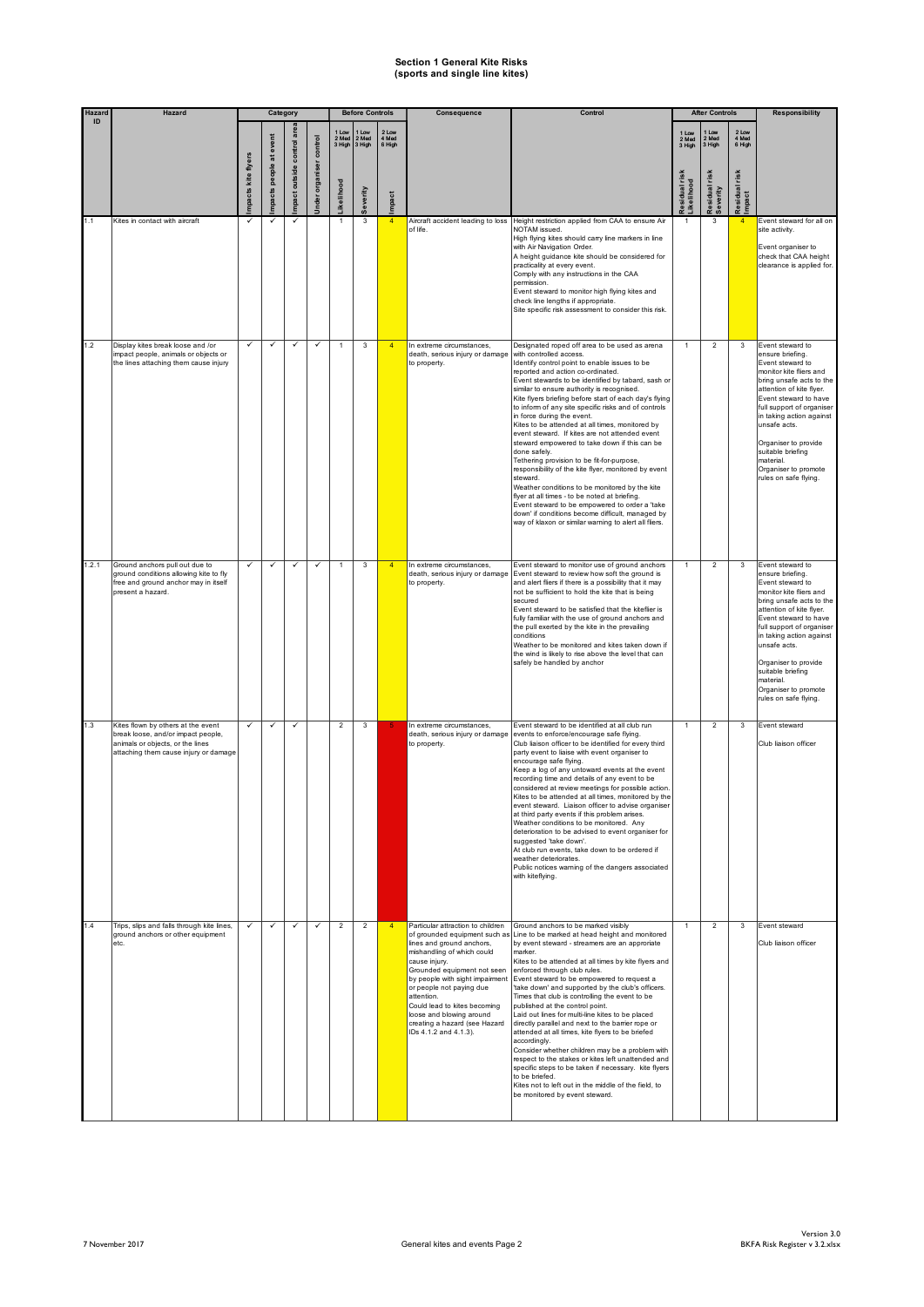| Hazard<br>ID | <b>Hazard</b>                                                                                                                                    |                    | Category                     |                         |                           |                                       | <b>Before Controls</b>               |                                   | Consequence                                                                                                                                              | Control                                                                                                                                                                                                                                                                                                                                                                                                                                                                                                                                       |                                                              | <b>After Controls</b>                                |                                                           | <b>Responsibility</b>                 |
|--------------|--------------------------------------------------------------------------------------------------------------------------------------------------|--------------------|------------------------------|-------------------------|---------------------------|---------------------------------------|--------------------------------------|-----------------------------------|----------------------------------------------------------------------------------------------------------------------------------------------------------|-----------------------------------------------------------------------------------------------------------------------------------------------------------------------------------------------------------------------------------------------------------------------------------------------------------------------------------------------------------------------------------------------------------------------------------------------------------------------------------------------------------------------------------------------|--------------------------------------------------------------|------------------------------------------------------|-----------------------------------------------------------|---------------------------------------|
|              |                                                                                                                                                  | mpacts kite flyers | at event<br>people<br>mpacts | mpact outside control   | control<br>nder organiser | 1 Lov<br>2 Med<br>3 High<br>ikelihood | Low<br>2 Med<br>3 High<br>everity    | 2 Low<br>4 Med<br>6 High<br>mpact |                                                                                                                                                          |                                                                                                                                                                                                                                                                                                                                                                                                                                                                                                                                               | 1 Low<br>2 Med<br>3 High<br>esidual risk<br><b>ikelihood</b> | 1 Low<br>2 Med<br>3 High<br>Residual risk<br>everity | 2 Low<br>4 Med<br>6 High<br><b>Residual risk</b><br>mpact |                                       |
| 1.5          | Injuries to members or public                                                                                                                    | ✓                  | ✓                            |                         | $\checkmark$              |                                       | $\overline{2}$                       | $\mathbf{3}$                      | Distress, injury and possible<br>loss to the organiser.                                                                                                  | Mobile phone communication to emergency<br>services, event steward to check intended<br>communications.<br>Control point identified as contact point to ensure<br>prompt response.<br>Event steward or liaison officer to be aware of the<br>organiser's arrangements and note on the site<br>specific risk assessment, for briefing to kite flyers.                                                                                                                                                                                          | $\mathbf{1}$                                                 |                                                      | $\overline{2}$                                            | Event steward<br>Club liaison officer |
| 1.6          | Kites tangled with overhead lines,<br>railway overhead power lines or masts                                                                      | $\checkmark$       | ✓                            | $\checkmark$            | $\checkmark$              |                                       | 3                                    | $\overline{4}$                    | Electrocution or electric shock<br>leading to bums and/or<br>disruption to supply.                                                                       | Site specific risk assessment to be undertaken<br>and briefed to kite flyers.<br>No flying if wind conditions are incompatible with<br>overhead lines or other susceptible infrastructure.<br>Event organiser to monitor and enforce so far as<br>possible.<br>Event steward to be empowered to request a<br>'take down' and supported by the clubs officers.<br>Clubs to promote 'safe flying' through promotion<br>such as booklet to schools.                                                                                              | $\mathbf{1}$                                                 | $\overline{2}$                                       | 3                                                         | Event steward<br>Club liaison officer |
| 1.7          | Kites caught in trees                                                                                                                            | ✓                  |                              | ✓                       | $\checkmark$              | $\overline{2}$                        | $\mathbf{1}$                         | 3                                 | Possible injury during attempted Leave the kite in the tree.<br>recovery.                                                                                | Recovery only by people who know what they are<br>doing.<br>Event steward to discourage people from climbing<br>the tree.<br>Don't fly if trees and wind direction are<br>incompatible - event steward to monitor and<br>advise kite flyers.                                                                                                                                                                                                                                                                                                  | $\mathbf{1}$                                                 | $\overline{1}$                                       | $\overline{2}$                                            | Event steward<br>Club liaison officer |
| 1.8          | Slips, trips and falls from other hazards<br>such as campers, traders, camping<br>stoves etc. Note also risk of fire from<br>camping activities. | $\checkmark$       | ✓                            | $\checkmark$            | $\checkmark$              | 1                                     | $\mathbf{1}$                         | $\overline{2}$                    | Minor injuries, cuts, abrasions,<br>minor bums, broken limbs in<br>extreme circumstances.                                                                | Event steward to monitor the site.<br>Site specific risk assessment and kite flyer<br>briefing.<br>Camping only in designated areas.<br>Camping to be monitored by event steward.<br>Parking only in designated areas.<br>Briefing on fire risk.                                                                                                                                                                                                                                                                                              | $\mathbf{1}$                                                 | $\overline{1}$                                       | $\overline{2}$                                            | Event steward<br>Club liaison officer |
| 1.9          | Movement of motor vehicles on site<br>causing injury or damage                                                                                   | ✓                  | $\checkmark$                 | $\checkmark$            | $\checkmark$              | $\mathbf{1}$                          | $\overline{2}$                       | 3                                 | Injuries will generally not be life<br>threatening as speeds will be<br>low. Loss of property and<br>possible loss to the organiser.                     | Movements controlled by event steward.<br>Movement only with hazard warning lights.<br>Limit movements to appropriate times.<br>Monitor behaviour on site and act on unsafe acts.<br>Review any site conditions from the landowner,<br>any controls they have and so far as possible<br>work to achieve adherence. Include in briefings.<br>Notice warning of dangers of vehicle movement<br>near the vehicle entrance and 5 mph limit where<br>appropriate.<br>Parking only in designated areas.<br>Re-iterate rules in the club newsletter. | $\mathbf{1}$                                                 | $\mathbf{1}$                                         | $\mathcal{P}$                                             | Event steward<br>Club liaison officer |
| 1.10         | Ground display, e.g. flags, balls,<br>banners etc, present slip, trip or fall<br>hazard                                                          |                    | ✓                            | ✓                       | $\checkmark$              |                                       | $\overline{2}$                       | 3                                 | Minor injuries, cuts, abrasions,<br>broken limbs in extreme<br>circumstances.                                                                            | Balls kept in an enclosed area and supervised at<br>all times.<br>Review type of barrier.<br>Guy ropes marked.<br>In the event of visually impaired people or<br>children on site, consider whether items with guy<br>ropes need to be moved inside barrier.                                                                                                                                                                                                                                                                                  | $\mathbf{1}$                                                 |                                                      | $\overline{2}$                                            | Event steward<br>Club liaison officer |
| 1.11         | Hearing impaired people are unaware<br>of any announcement or alert made in<br>response to an incident                                           |                    | ✓                            | ✓                       | ✓                         | 1                                     | $\mathbf{1}$                         | $\overline{2}$                    | Risk that person does not<br>respond to an alert that could<br>impact their safety. Likelihood<br>public with special needs are<br>unlikely to be alone. | Club membership form to invite members to<br>identify any impairments that we should be aware<br>of to assist the maintenance of their safety.<br>reduced as any members of the Event steward to monitor attendance for any<br>people with special needs and consider whether<br>to offer help, noting need to respect peoples<br>individual circumstances.                                                                                                                                                                                   | $\mathbf{1}$                                                 | $\mathbf{1}$                                         | $\overline{2}$                                            | Event steward<br>Club liaison officer |
| 1.12         | Traders and paid demonstrations<br>introduce hazards outside the control<br>of club and outside the cover afforded<br>by insurance               | $\checkmark$       | $\checkmark$                 | ✓                       |                           | $\mathbf{1}$                          | $\overline{2}$                       | $\mathbf{3}$                      | Risk of personal injury that is<br>outside the organiser's control<br>but for which they are held<br>accountable.                                        | Event organiser to check traders insurance, risk<br>assessment, method statements etc.<br>Training of the public by traders as part of their<br>promotional activity to be checked for insurance<br>position, appropriateness and competence on the<br>day.                                                                                                                                                                                                                                                                                   | $\mathbf{1}$                                                 | $\overline{2}$                                       | 3                                                         | Event steward<br>Club liaison officer |
| 1.13         | Inexperienced fliers flying kites beyond their<br>experience or competence                                                                       | √                  | √                            | $\sqrt{ }$              | $\sqrt{ }$                | 3                                     | $\overline{2}$                       | 5                                 | Injury to kite flyers and others;<br>damage to kites and property.                                                                                       | Club members awareness, advice, demonstration and<br>supervision<br>Separation of inexperienced fliers into safe place.<br>Nomination of event stewards.                                                                                                                                                                                                                                                                                                                                                                                      | $\mathbf{1}$                                                 | $\overline{2}$                                       | 3                                                         | kite flyers and event<br>stewards     |
| 1.14         | Pressure (even on experienced fliers) to fulfil<br>real or perceived obligation to fly in<br>inappropriate conditions                            | V                  | V                            | $\sqrt{}$               | √                         | 3                                     | $\overline{2}$                       |                                   | Injury to kite flyers and others;<br>damage to kites and property.                                                                                       | Fliers meeting to agree action and discussion with<br>organisers.                                                                                                                                                                                                                                                                                                                                                                                                                                                                             | $\mathbf{1}$                                                 | $\overline{2}$                                       | 3                                                         | kite flyers                           |
| 1.15<br>1.16 | Kite unexpectedly out of control<br>Interaction with animals (e.g. frightened                                                                    | N                  | V                            | $\sqrt{}$<br>$\sqrt{ }$ | Ν                         | $\overline{2}$                        | $\boldsymbol{2}$<br>$\boldsymbol{2}$ | $\overline{4}$<br>$\mathbf{3}$    | Injury to kite flyers and others;<br>damage to kites and property.<br>Injury to animal and rider.                                                        | Education about emergency handling.<br>Event steward with appropriate equipment (e.g. PA<br>system).<br>Event stewards to give advance warning.                                                                                                                                                                                                                                                                                                                                                                                               | $\overline{1}$<br>1                                          | $\overline{2}$<br>$\overline{2}$                     | 3<br>3                                                    | kite flyers<br>kite flyers and event  |
|              | horses)                                                                                                                                          |                    |                              |                         |                           |                                       |                                      |                                   |                                                                                                                                                          | Publicity to inform animal controllers about hazards.<br>Seek information from animal controllers or local council.                                                                                                                                                                                                                                                                                                                                                                                                                           |                                                              |                                                      |                                                           | stewards                              |
| 1.17         | Flying over road causes driver distraction or<br>accident                                                                                        | V                  | √                            | V                       | √                         | 1                                     | 3                                    | $\overline{4}$                    | Injury and possibly death of car<br>driver, passengers and spectators.                                                                                   | Briefing about site specific hazards.<br>Awareness of accident black spots.<br>Fly safe distance from road.<br>Event steward to monitor where people are flying and<br>alert them when they are moving into danger to<br>themselves or others.                                                                                                                                                                                                                                                                                                | $\mathbf{1}$                                                 | $\mathbf{3}$                                         | $\overline{4}$                                            | kite flyers                           |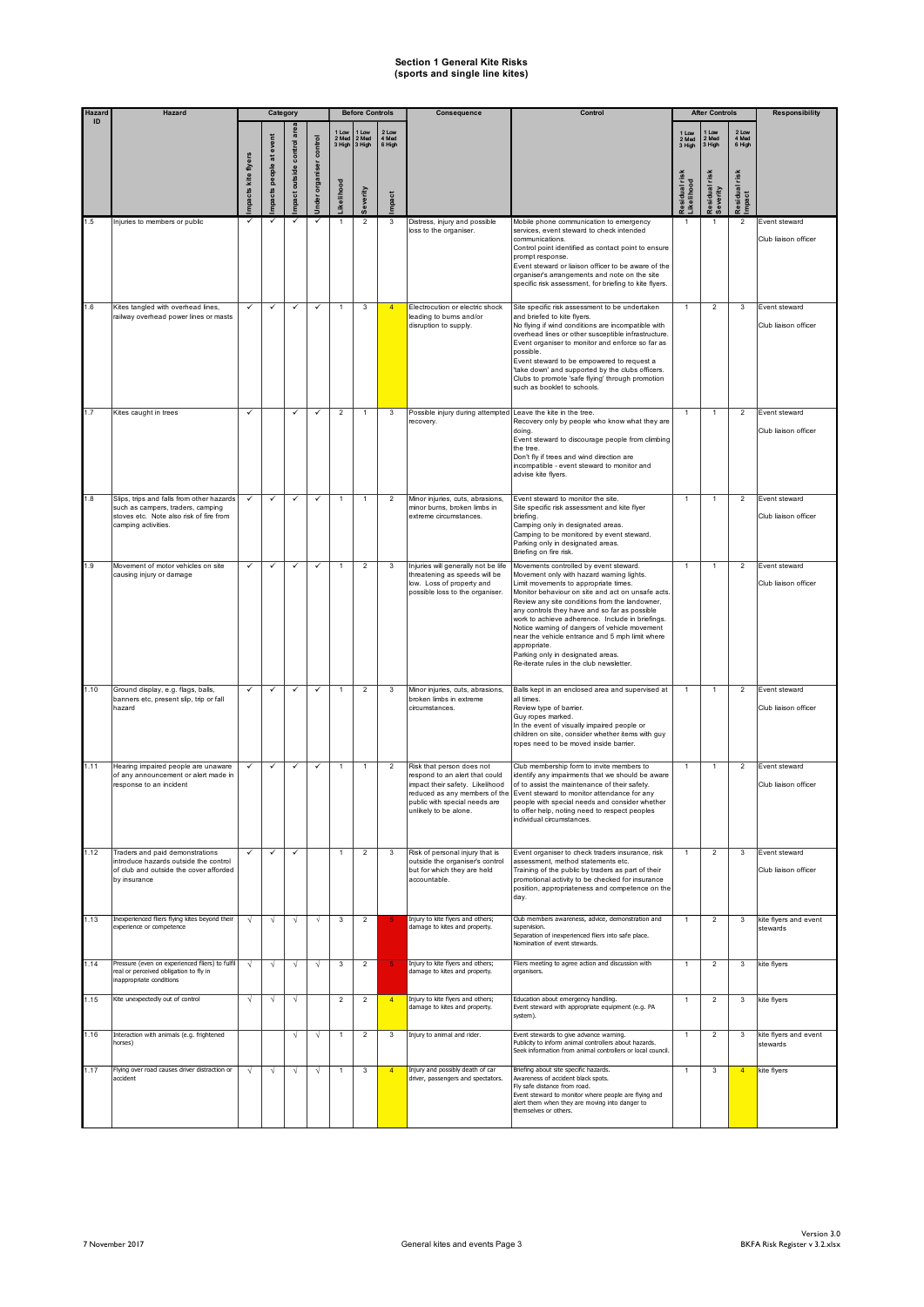| Hazard | Hazard                                                                                                                                                                                                                                                                                              |                    | Category         |                       |                |                 | <b>Before Controls</b>   |                          | Consequence                                                                                                                                                                                                                                                                                                                                                                                                                                                                                                                               | Control                                                                                                                                                                                                                                                                                                                                                                                                                                                                                                                                                                                                                                                                                                                                                                                                                                                                                                                                                                                                                                                                                                                                                                          |                         | <b>After Controls</b>    |                           | <b>Responsibility</b>                                                                                                                             |
|--------|-----------------------------------------------------------------------------------------------------------------------------------------------------------------------------------------------------------------------------------------------------------------------------------------------------|--------------------|------------------|-----------------------|----------------|-----------------|--------------------------|--------------------------|-------------------------------------------------------------------------------------------------------------------------------------------------------------------------------------------------------------------------------------------------------------------------------------------------------------------------------------------------------------------------------------------------------------------------------------------------------------------------------------------------------------------------------------------|----------------------------------------------------------------------------------------------------------------------------------------------------------------------------------------------------------------------------------------------------------------------------------------------------------------------------------------------------------------------------------------------------------------------------------------------------------------------------------------------------------------------------------------------------------------------------------------------------------------------------------------------------------------------------------------------------------------------------------------------------------------------------------------------------------------------------------------------------------------------------------------------------------------------------------------------------------------------------------------------------------------------------------------------------------------------------------------------------------------------------------------------------------------------------------|-------------------------|--------------------------|---------------------------|---------------------------------------------------------------------------------------------------------------------------------------------------|
| ID     |                                                                                                                                                                                                                                                                                                     |                    | atevent          | ā                     | control        | 2 Med<br>3 High | 1 Low<br>2 Med<br>3 High | 2 Low<br>4 Med<br>6 High |                                                                                                                                                                                                                                                                                                                                                                                                                                                                                                                                           |                                                                                                                                                                                                                                                                                                                                                                                                                                                                                                                                                                                                                                                                                                                                                                                                                                                                                                                                                                                                                                                                                                                                                                                  | 2 Med<br>3 High         | 1 Low<br>2 Med<br>3 High | 2 Low<br>4 Med<br>6 High  |                                                                                                                                                   |
|        |                                                                                                                                                                                                                                                                                                     | mpacts kite flyers | people<br>mpacts | mpact outside control | nder organiser | kelihood        | everity                  | mpact                    |                                                                                                                                                                                                                                                                                                                                                                                                                                                                                                                                           |                                                                                                                                                                                                                                                                                                                                                                                                                                                                                                                                                                                                                                                                                                                                                                                                                                                                                                                                                                                                                                                                                                                                                                                  | sidual ris<br>ikelihood | esidual risk<br>everity  | risk<br>Residual<br>mpact |                                                                                                                                                   |
| 1.18   | Flying kites at night or poor visibility results<br>in loss or injury through impact                                                                                                                                                                                                                |                    | V                | V                     | $\sqrt{ }$     | $\overline{2}$  | $\overline{2}$           | $\overline{4}$           | Loss or injury and possibly death<br>through impact with lines, kite or<br>ground equipment during a night<br>flying display.                                                                                                                                                                                                                                                                                                                                                                                                             | It is a requirement of the Air Navigation Order<br>that the "pilot of a small unmanned aircraft must<br>maintain direct, unaided visual contact with the<br>aircraft sufficient to monitor its flight path in<br>relation to other aircraft, persons, vehicles,<br>vessels and structures for the purpose of<br>avoiding collisions"<br>Kite lines to be marked in accordance with Air Navigation<br>Order as a minimum.<br>Briefing about site specific hazards.<br>Adequate separation between spectators and<br>participants.<br>Experienced kite flyers only to take part where space is<br>confined or where number of people present represents<br>a significant risk.<br>Adequate and well briefed event stewards to tell<br>spectators or other members of the public if they are<br>moving into potential danger.<br>Event stewards to monitor where people are flying and<br>alert them when they are moving into danger to<br>themselves or others.<br>Lighting provided where assessment indicates risk is<br>unacceptable.<br>Event stewards to have suitable torches with back-ups<br>available<br>N.B. All other daytime risks still exist and must be<br>managed |                         | $\overline{2}$           | 3                         | kite flyers and event<br>stewards                                                                                                                 |
| 1.19   | Kite flyers with physical or mental<br>impairment unable to control kite<br>adequately                                                                                                                                                                                                              | V                  | V                | $\sqrt{ }$            | N              | 3               | $\overline{2}$           |                          | Loss or injury and possibly death to<br>either the kite flyer or another<br>person through impact with lines,<br>kite or ground equipment. For<br>persons with physical or mental<br>impairment, the categories of<br>hazard are the same as for an able<br>bodied flier. However, the impact<br>may be greater since the flier's<br>ability to correct or curtail a<br>developing situation, or indeed to<br>recognise that a risk is increasing,<br>may be curtailed.                                                                   | Controls are as for an able bodied flier - in all categories<br>of this risk assessment.<br>Additionally:<br>kite flyer (and carer where present) to ensure other fliers<br>are aware of their limitations and be prepared to request<br>assistance as and when required.<br>Event steward to discuss needs with kite flyer (and carer<br>where present) in advance of flying.<br>In consultation with kite flyer (and carer where present)<br>to brief other kite flyers on any specific requests that the<br>kite flyer with physical or mental impairment may make<br>to make their flying experience more enjoyable and safer<br>for all.<br>All fliers to be aware of others present on the flying site<br>and to make it their responsibility to fly clear of the<br>flier(s) with physical or mental impairment.<br>All involved to take note that equipment may not<br>perform in the same manner when flying and to assess<br>those risks: e.g. wheelchair additional risk of tipping<br>over, hearing aids less effective in high winds, less<br>ability/opportunity to release tension on flying lines<br>rapidly to reduce speed or power of kite.                   | $\overline{2}$          | $\overline{2}$           |                           | kite flyers, both able<br>bodied and those with<br>physical or mental<br>impairment, and where<br>appropriate their carers,<br>and event stewards |
| 1.20   | Interaction with non-kite flyers with mental<br>or physical impairment                                                                                                                                                                                                                              | $\sqrt{ }$         | V                | $\sqrt{ }$            | $\sqrt{ }$     | $\overline{c}$  | 3                        |                          | Hazards are the same as for able<br>bodied people who are around kites,<br>but impact may be greater as<br>people with mobility limitations,<br>hearing or sight limitations or those<br>with mental impairment may be less<br>able to protect themselves in the<br>event that a risk arises.                                                                                                                                                                                                                                             | Controls are as for an able bodied flier - in all categories<br>of this risk assessment.<br><b>Additionally:</b><br>Site specific briefing to identify if there is a greater<br>likelihood that people with such impairments will be<br>present.<br>Event steward to monitor situation and take specific<br>steps to provide suitable advice and assistance to people<br>with impairments and their carers.<br>Site identification and design should consider the needs<br>of people with physical or mental impairment                                                                                                                                                                                                                                                                                                                                                                                                                                                                                                                                                                                                                                                          | $\overline{2}$          | $\overline{2}$           | $\overline{4}$            | kite flyers and event<br>stewards                                                                                                                 |
| 1.21   | Young people taking part in kiteflying<br>Umitations in the ability of the<br>young person to control the kite                                                                                                                                                                                      | V                  | V                | $\sqrt{ }$            | N              | $\overline{c}$  | $\overline{2}$           |                          | Loss or injury and possibly death to<br>either the young kite flyer or another<br>person through impact with lines,<br>kite or ground equipment. For<br>young kite flyers the categories of<br>hazard are the same as for an adult<br>or experienced young flier.<br>However, the impact may be<br>greater since the flier's ability to<br>correct or curtail a developing<br>situation, or indeed to recognise<br>that a risk is increasing, may be<br>limited. Indeed young people have<br>a propensity towards greater risk<br>taking. | Controls are as for an experience or adult fliers - in all<br>categories of this risk assessment.<br>Additionally:<br>Competent supervision to be provided for young kite flyer<br>Supervisor to ensure other fliers are aware of the young<br>kite flyers limitations and can provide assistance as and<br>when required.<br>Supervisor to discuss needs with kite flyer and where<br>appropriate event steward in advance of flying.<br>In consultation with young kite flyer, supervisor to brief<br>other kite flyers on any specific requests that the young<br>kite flyer may make to make their flying experience more<br>enjoyable and safer for all.<br>All fliers to be aware of others present on the flying site<br>and to make it their responsibility to fly clear of the<br>young flier(s).<br>All involved to take note that equipment may not<br>perform in the same manner when young people are<br>.<br>flying and to assess those risks: e.g. young person may<br>be physically less strong or lighter, reducing the ability to<br>control a kite in a strong wind.                                                                                          | $\overline{2}$          | $\overline{2}$           | $\overline{4}$            | Young kite flyer,<br>supervisor, kite flyers<br>and event steward                                                                                 |
| 1.22   | Young people taking part in kiteflying<br>Inappropriate behaviour towards<br>the young person                                                                                                                                                                                                       | √                  | V                | $\sqrt{ }$            | $\sqrt{ }$     | $\overline{2}$  | $\overline{2}$           | $\overline{4}$           | Injury (physical or emotional) to<br>young person.                                                                                                                                                                                                                                                                                                                                                                                                                                                                                        | Event organisers and clubs to consider a suitable child<br>protection policy.<br>Event organisers and clubs to work with children only<br>when parents, guardians or appropriate school staff are<br>present.                                                                                                                                                                                                                                                                                                                                                                                                                                                                                                                                                                                                                                                                                                                                                                                                                                                                                                                                                                    | $\overline{2}$          | $\overline{2}$           | $\overline{4}$            | Club committees and<br>event organisers                                                                                                           |
| 1.23   | Use of inapproriate boundary markers at<br>public events to denote edge of arena or<br>similar. Use of steel 'road pins' may present<br>a particular risk of injury to young children<br>(pin is at eye height) or a more general risk<br>if lofted by a kite and subsequently falling to<br>earth. | V                  | $\sqrt{ }$       | $\sqrt{ }$            | V              | $\mathbf{1}$    | $\overline{c}$           | 3                        | Injury or damage to kite or property                                                                                                                                                                                                                                                                                                                                                                                                                                                                                                      | Event organisers should consider carefully the type of<br>event, the requirement for appropriate segregation of<br>members of the public from kite fliers, and the location<br>of the anchors for large kites. Where there is a risk that<br>a large kite could dip, care should be taken that under<br>such circumstances the kite or its flying line will not pick<br>up road pins marking an arena or other objects from the<br>ground.<br>Where road pins are in use event organisers should use<br>an alternative where possible. Plastic pigtail electric<br>fence posts or similar may be a suitable alternative if the<br>use of crowd barriers is unaffordable within the context<br>of the event.                                                                                                                                                                                                                                                                                                                                                                                                                                                                      | $\mathbf{1}$            | $\overline{2}$           | 3                         | Club committees and<br>event organisers                                                                                                           |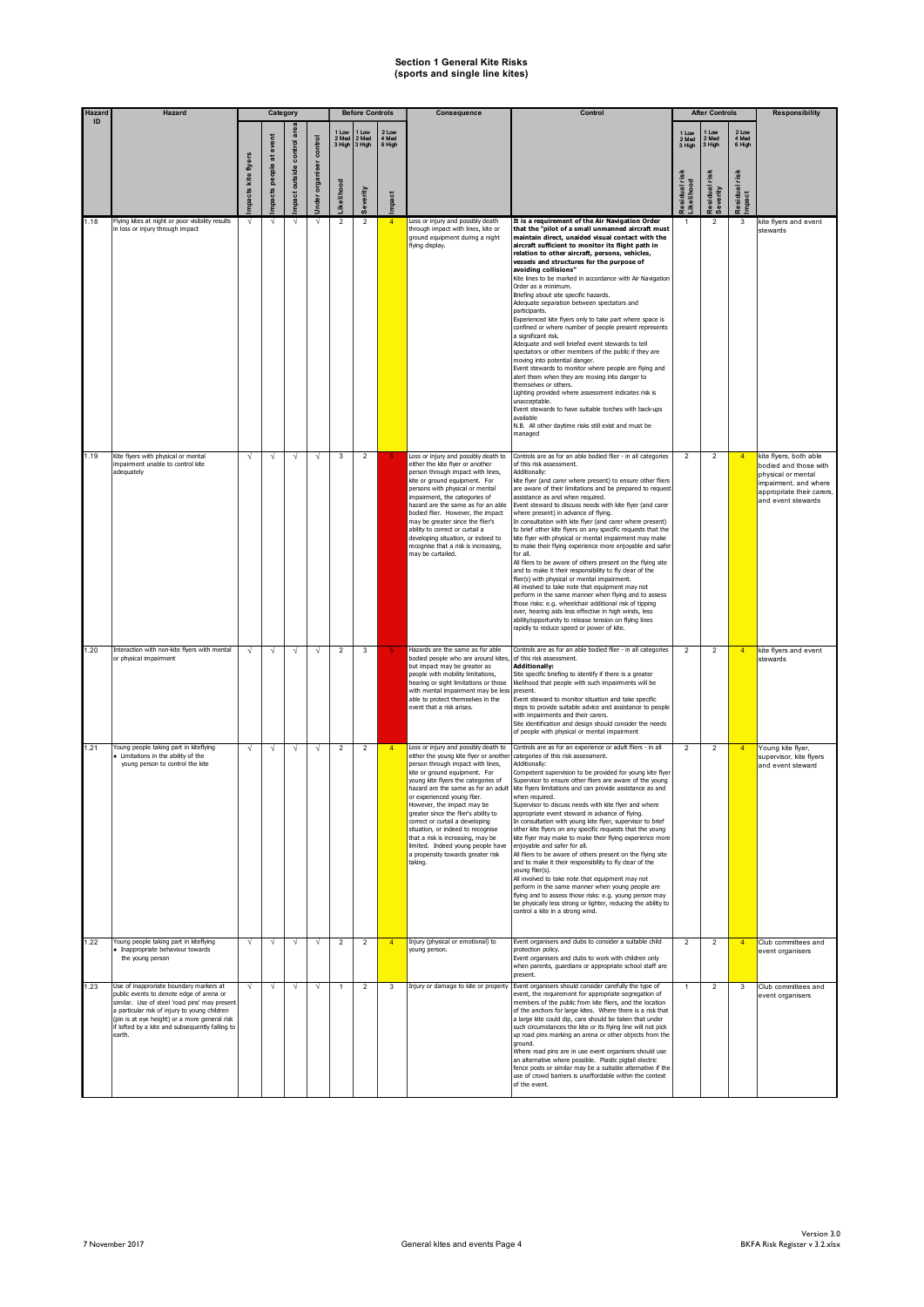| <b>Hazard</b> | Hazard                                                                                                                                                                                                              |                                  | Category                           |                                       |                              |                                             | <b>Before Controls</b>                      |                                   | Consequence                                                                                                                                                                                                                             | Control                                                                                                                                                                                                                                                                                                                                                                                                                                                                                                                                                                                                                                                        |                                                      | <b>After Controls</b>                                             |                                                       | <b>Responsibility</b>                                                                                                                                                                                                                                                                                                                                                                                                                                                                                                                                             |
|---------------|---------------------------------------------------------------------------------------------------------------------------------------------------------------------------------------------------------------------|----------------------------------|------------------------------------|---------------------------------------|------------------------------|---------------------------------------------|---------------------------------------------|-----------------------------------|-----------------------------------------------------------------------------------------------------------------------------------------------------------------------------------------------------------------------------------------|----------------------------------------------------------------------------------------------------------------------------------------------------------------------------------------------------------------------------------------------------------------------------------------------------------------------------------------------------------------------------------------------------------------------------------------------------------------------------------------------------------------------------------------------------------------------------------------------------------------------------------------------------------------|------------------------------------------------------|-------------------------------------------------------------------|-------------------------------------------------------|-------------------------------------------------------------------------------------------------------------------------------------------------------------------------------------------------------------------------------------------------------------------------------------------------------------------------------------------------------------------------------------------------------------------------------------------------------------------------------------------------------------------------------------------------------------------|
| ID            |                                                                                                                                                                                                                     | flyer:<br>kite<br>S.<br>ō<br>npa | event<br>ä<br>people<br>cts<br>mpa | area<br>control<br>outside<br>ã<br>na | control<br>organiser<br>nder | 1 Low<br>2 Med<br>3 High 3 High<br>kelihood | 1 Low<br>2 Med<br>everity<br>$\overline{a}$ | 2 Low<br>4 Med<br>6 High<br>npact |                                                                                                                                                                                                                                         |                                                                                                                                                                                                                                                                                                                                                                                                                                                                                                                                                                                                                                                                | 1 Low<br>2 Med<br>3 High<br>risk<br>sidual<br>elihoo | 1 Low<br>2 Med<br>3 High<br>risk<br>esidual<br>verity<br>$\omega$ | 2 Low<br>4 Med<br>6 High<br>risk<br>Residual<br>mpact |                                                                                                                                                                                                                                                                                                                                                                                                                                                                                                                                                                   |
| 1.24          | Events may be impacted by pandemic or<br>other local/national health emergency.<br>Failure to modify/curtail event could lead to<br>transmission of disease or other health<br>impacts (depending on the situation) | $\sqrt{ }$                       | $\sqrt{ }$                         | N                                     |                              | 3                                           | 3                                           |                                   | Being identified as a source of<br>disease or other health impacts<br>wouldhave reputational impact for<br>kitefliers if they were seen to be<br>flouting rules<br>Breaking the law could possibly lead<br>to legal sanction for breach | Event organisers must follow advice from Government<br>and local authorities.<br>Event organsiers must undertake a risk assessment<br>specific to the situation and following quidance from<br>appropriate authorities. They must implement all<br>Imitigations identified in the risk assessment and if that is<br>not possible, consider curtailment or cancellation.<br>BKFA may provided advice which should be followed<br>Event organisers should consider curtailment.<br>Postponement or cancellation depending on quidance<br>Event organisers must provide resource to manage any<br>mitigations identified to manage risk if the event<br>continues | 3                                                    | 3                                                                 | -6                                                    | Club committees and<br>event organisers<br>N.B. The likelihood of<br>another pandemic is, in<br>the grand scheme, low.<br>But if there is one as<br>the pandemic of 2020<br>showed, the liklihood<br>has to assessed as<br>high, the impact is high,<br>and the controls that<br>could be be put in place<br>for an event have little<br>or no effect at a broad<br>level on the<br>continuation of that<br>pandemic. This is<br>reflected in the Risk<br>Assessment. A Risk<br>Assessment specific to<br>the situation and<br>location could be more<br>nuanced. |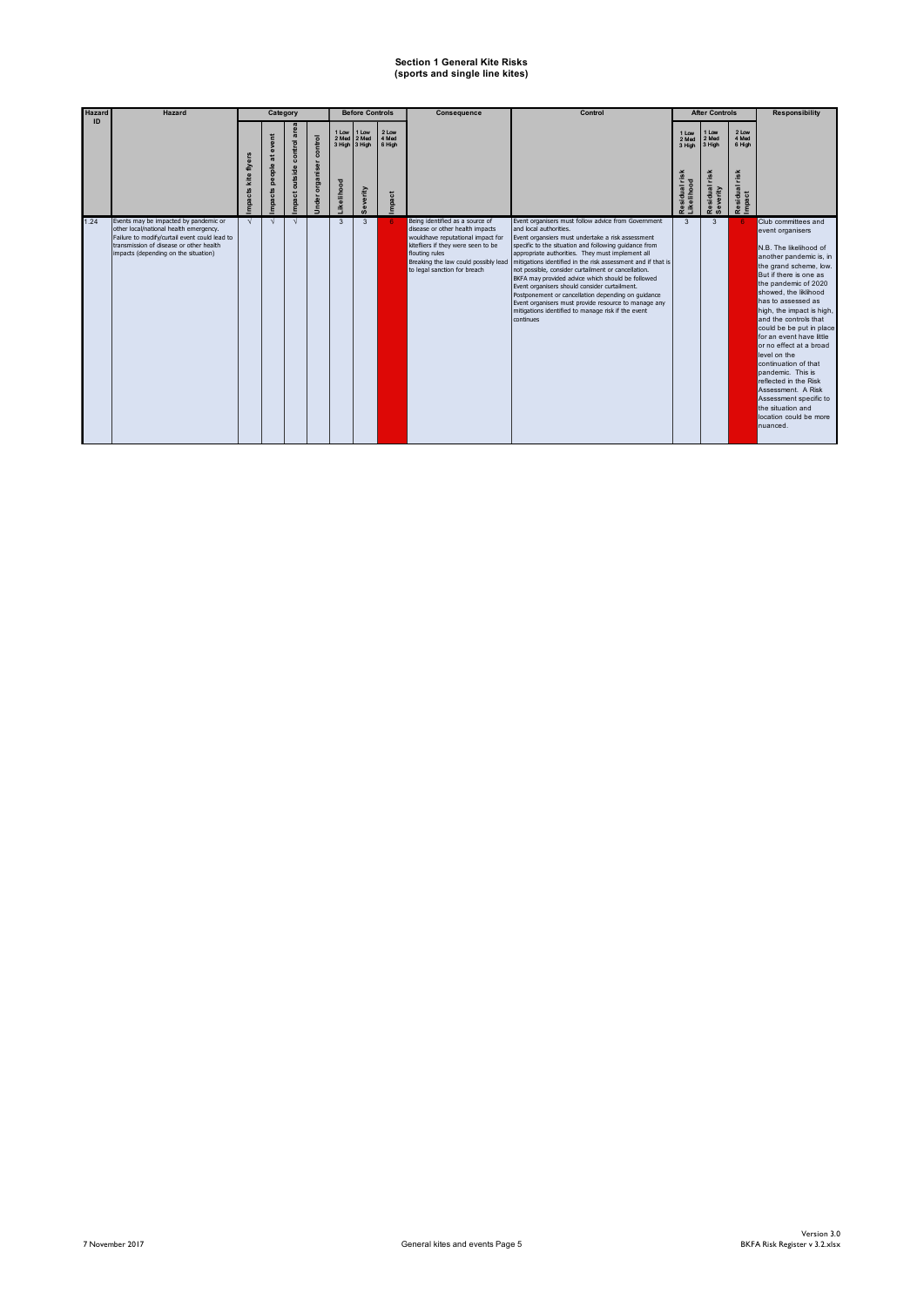#### **Section 2 Dropped Objects**

| Hazard | Hazard                                                   |                   | Category        |                           |                   |                         | <b>Before Controls</b>  |                          | Consequence                                                   | Control                                                                                                                                                                              |                          | <b>After Controls</b>       |                           | <b>Responsibility</b>                       |
|--------|----------------------------------------------------------|-------------------|-----------------|---------------------------|-------------------|-------------------------|-------------------------|--------------------------|---------------------------------------------------------------|--------------------------------------------------------------------------------------------------------------------------------------------------------------------------------------|--------------------------|-----------------------------|---------------------------|---------------------------------------------|
| ID     |                                                          |                   | at event        |                           | organiser control | Low<br>2 Med<br>3 High  | Low<br>2 Med<br>3 High  | 2 Low<br>4 Med<br>6 High |                                                               |                                                                                                                                                                                      | 1 Low<br>2 Med<br>3 High | 1 Low<br>2 Med<br>3 High    | 2 Low<br>4 Med<br>6 High  |                                             |
|        |                                                          | pacts kite flyers | people<br>pacts | ipact outside control are | <b>Iagr</b>       | kelihood                | everity                 | mpact                    |                                                               |                                                                                                                                                                                      | sidual risk<br>kelihood  | risk<br>lesidual<br>everity | risk<br>lesidual<br>mpact |                                             |
|        |                                                          |                   |                 |                           |                   |                         |                         |                          |                                                               | NOTE VERY WELL that the Air Navigation Order specifically bans the dropping of most objects from kites, balloons or other aircraft, but permission can be sought for this to be done |                          |                             |                           |                                             |
| 2.1    | <b>TRIANGULAR LINE RIG</b>                               |                   |                 |                           |                   |                         |                         |                          |                                                               |                                                                                                                                                                                      |                          |                             |                           |                                             |
| 2.1.1  | Line moves and can cause abrasion                        | $\sqrt{ }$        | N               |                           |                   | $\mathsf 3$             | $\boldsymbol{2}$        |                          | Rope burns and other injuries, and<br>damage to clothing etc. | Rope off ground area of drop rig.                                                                                                                                                    | $\mathbf{1}$             | $\overline{c}$              | 3                         | kite flyers                                 |
| 2.1.2  | Horizontal line - trip hazard and tangle<br>hazard       | $\sqrt{ }$        | $\sqrt{ }$      |                           |                   | 3                       | $\overline{2}$          |                          | Injury to fliers and members of<br>public                     | Rope off ground area of drop rig.                                                                                                                                                    | $\mathbf{1}$             | $\overline{2}$              | 3                         | kite flyers                                 |
| 2.1.3  | Triangle top pulley - danger from falling<br>quickly     | N                 | N               | N                         |                   | -1                      | $\overline{2}$          | 3                        | Injury to fliers and members of<br>public                     | Consider weight and strength of top pulley.<br>Ensure pulley would fall in drop zone.                                                                                                |                          | $\overline{2}$              | 3                         | kite flyers                                 |
| 2.1.4  | Increased risk of line failure due to line<br>abrasion   | $\sqrt{ }$        | N               |                           |                   | 1                       | 1                       | $\overline{2}$           | Injury to fliers and members of<br>public                     | Regular inspection of line and rig.                                                                                                                                                  | $\mathbf{1}$             | $\overline{1}$              | 2                         | kite flyers                                 |
| 2.1.5  | Pulleys - risk of finger trapping                        | $\sqrt{ }$        | $\sqrt{}$       |                           |                   | $\mathbf{1}$            | $\overline{2}$          | $\mathbf 3$              | Injury to fliers and members of<br>public                     | Rope off ground area of drop rig.                                                                                                                                                    | $\mathbf{1}$             | $\mathbf{1}$                | $\overline{c}$            | kite flyers                                 |
| 2.1.6  | Risk of pulley failure                                   | V                 | N               |                           |                   | 1                       | $\mathbf{1}$            | $\overline{2}$           | Injury to fliers and members of<br>public                     | Regular inspection of line and rig.                                                                                                                                                  | $\mathbf{1}$             | 1                           | 2                         | kite flyers                                 |
| 2.1.7  | Risk of being caught by release mechanism                | $\sqrt{ }$        | $\sqrt{ }$      |                           |                   | 1                       | 1                       | $\overline{c}$           | Injury to fliers and members of<br>public                     | Rope off ground area of drop rig.                                                                                                                                                    | $\mathbf{1}$             | $\mathbf{1}$                | $\overline{c}$            | kite flyers                                 |
| 2.2    | <b>KITE DROP DUE TO WIND DROP</b>                        |                   |                 |                           |                   |                         |                         |                          |                                                               |                                                                                                                                                                                      |                          |                             |                           |                                             |
| 2.2.1  | Harder to bring down kite on a triangular rig            | V                 |                 |                           |                   | -1                      | 1                       | $\overline{2}$           | Injury to fliers                                              | Always operate with at least two people.                                                                                                                                             | $\mathbf{1}$             | $\overline{1}$              | $\overline{2}$            | kite flyers                                 |
| 2.2.2  | Fliers watching dropped object not kite                  | $\sqrt{ }$        | V               |                           |                   | $\overline{2}$          | 1                       | 3                        | from low flying kite                                          | Injury to fliers or members of public Always operate with at least two people.                                                                                                       | $\mathbf{1}$             | $\mathbf{1}$                | $\boldsymbol{2}$          | kite flyers                                 |
| 2.3    | USE OF WIND-POWERED LINE<br><b>FERRIES</b>               |                   |                 |                           |                   |                         |                         |                          |                                                               |                                                                                                                                                                                      |                          |                             |                           |                                             |
| 2.3.1  | High speed return of ferry                               | N                 | ν               |                           |                   | 3                       | 2                       |                          | Injury to fliers and members of<br>public                     | Rope off ground area of drop rig.<br>Use a braking mechanism.                                                                                                                        |                          | 2                           | 3                         | kite flyers                                 |
| 2.3.2  | Free fall if kite line breaks                            | $\sqrt{ }$        | $\sqrt{ }$      |                           |                   | 1                       | $\overline{2}$          | $\mathbf{3}$             | Injury to fliers and members of<br>public                     | Always operate within defined area                                                                                                                                                   | $\mathbf{1}$             | $\overline{2}$              | 3                         | kite flyers                                 |
| 2.4    | <b>RISKS ASSOCIATED WITH</b><br><b>DROPPED OBJECTS</b>   |                   |                 |                           |                   |                         |                         |                          |                                                               |                                                                                                                                                                                      |                          |                             |                           |                                             |
| 2.4.1  | Parachute fails to open                                  | V                 | √               |                           |                   | 2                       | $\mathbf{1}$            | 3                        | Injury to fliers and members of<br>public                     | Always operate within defined area.<br>Four-eyes inspection of parachute packing.                                                                                                    | $\mathbf{1}$             | $\mathbf{1}$                | $\overline{c}$            | kite flyers                                 |
| 2.4.2  | Object falls outside designated area                     | $\sqrt{ }$        | $\sqrt{}$       | $\sqrt{}$                 |                   | $\overline{2}$          | 1                       | 3                        | Injury to fliers and members of                               | Test drop conditions beforehand.                                                                                                                                                     | $\mathbf{1}$             | $\mathbf{1}$                | $\overline{2}$            | kite flyers                                 |
|        |                                                          |                   |                 |                           |                   |                         |                         |                          | public                                                        | Use appropriate size parachute.<br>Use of human catchers.                                                                                                                            |                          |                             |                           |                                             |
| 2.4.3  | Child injury when chasing dropped<br>object              |                   | N               | V                         |                   | $\overline{c}$          | $\overline{c}$          | $\overline{4}$           | Injury to child                                               | No (or supervised) retrieval of object.<br>Verbal or other warning signs.<br>Ensure drop zone is clear of kites and lines.                                                           | $\overline{1}$           | $\overline{2}$              | $\mathbf{3}$              | kite flyers and event<br>steward            |
| 2.4.4  | Trauma if bear is lost or stolen                         |                   | $\sqrt{ }$      | N                         |                   | $\mathbf{1}$            | $\mathbf{1}$            | $\overline{2}$           | Emotional impact on child                                     | Verbal warning to carers.<br>Additional safety line.                                                                                                                                 | $\mathbf{1}$             | $\mathbf{1}$                | $\overline{c}$            | kite flyers                                 |
| 2.4.5  | Thermals taking objects away and<br>causing damage       |                   | V               | √                         |                   | 3                       | 1                       | $\overline{4}$           | Damage to property and teddy<br>bears                         | Test drop conditions beforehand.<br>Use appropriate size parachute.<br>Use of human catchers.                                                                                        | $\overline{\mathbf{c}}$  | $\mathbf{1}$                | 3                         | kite flyers                                 |
| 2.5    | <b>RISKS ASSOCIATED WITH DROP</b><br><b>ZONE</b>         |                   |                 |                           |                   |                         |                         |                          |                                                               |                                                                                                                                                                                      |                          |                             |                           |                                             |
| 2.5.1  | Drop zone covers roads, power lines,                     |                   |                 |                           |                   | $\overline{\mathbf{c}}$ | $\boldsymbol{2}$        | $\overline{4}$           | Damage to property                                            | Mark off drop zone.                                                                                                                                                                  | $\mathbf{1}$             | $\mathbf{1}$                | $\boldsymbol{2}$          | kite flyers and event                       |
| 2.5.2  | sea, buildings etc.<br>Children in or around drop zone   |                   | √               |                           |                   | $\overline{2}$          | $\overline{2}$          | $\overline{4}$           | Injury to children                                            | Verbal warnings to parents/guardians.<br>Mark off drop zone.                                                                                                                         | $\mathbf{1}$             | $\mathbf{1}$                | $\overline{c}$            | steward<br>kite flyers and event<br>steward |
| 2.6    | <b>RISKS ASSOCIATED WITH</b><br><b>MOTOR-DRIVEN RIGS</b> |                   |                 |                           |                   |                         |                         |                          |                                                               |                                                                                                                                                                                      |                          |                             |                           |                                             |
| 2.6.1  | Batteries - acid spill                                   | N                 |                 |                           |                   |                         | 2                       | 3                        | Injury to kite flyers                                         | Regular inspection of equipment.                                                                                                                                                     | $\mathbf{1}$             | $\overline{c}$              | 3                         | kite flyers                                 |
| 2.6.2  | Motorised pulley traps fingers                           | N                 |                 |                           |                   | $\overline{1}$          | $\overline{2}$          | $\mathbf{3}$             | Injury to kite flyers                                         | Rope off ground area of drop rig.                                                                                                                                                    | $\mathbf{1}$             | $\overline{c}$              | 3                         | kite flyers                                 |
| 2.6.3  | Flash or fire from short circuit                         | ٦                 | √               | V                         |                   | 1                       | 1                       | $\overline{2}$           | Injury to kite flyers and damage<br>to property               | Regular inspection of equipment.                                                                                                                                                     |                          | $\mathbf{1}$                | $\overline{c}$            | kite flyers                                 |
| 2.6.4  | Motor overheating                                        |                   |                 |                           |                   | 1                       | 1                       | $\overline{2}$           | Damage to property                                            | Regular inspection of equipment.                                                                                                                                                     |                          | $\mathbf{1}$                | $\overline{c}$            | kite flyers                                 |
| 2.7    | <b>DROPPING FROM FIXED MASTS,</b><br><b>TOWERS etc.</b>  |                   |                 |                           |                   |                         |                         |                          |                                                               |                                                                                                                                                                                      |                          |                             |                           |                                             |
| 2.7.1  | Tower or mast collapse                                   |                   |                 |                           |                   |                         | 3                       |                          | Injury to kite flyers and damage<br>to property               | Mast serviced and safety certificate obtained.                                                                                                                                       |                          | 3                           | $\overline{4}$            | kite flyers                                 |
| 2.7.2  | Tripping over tower/mast guy ropes                       |                   |                 |                           |                   | 1                       | $\overline{\mathbf{c}}$ | $\mathbf 3$              | Injury to people and damage to                                | Markers on guy ropes.<br>Rope off ground area.                                                                                                                                       |                          | 1                           | $\overline{\mathbf{c}}$   | kite flyers                                 |
|        |                                                          |                   |                 |                           |                   |                         |                         |                          | property                                                      |                                                                                                                                                                                      |                          |                             |                           |                                             |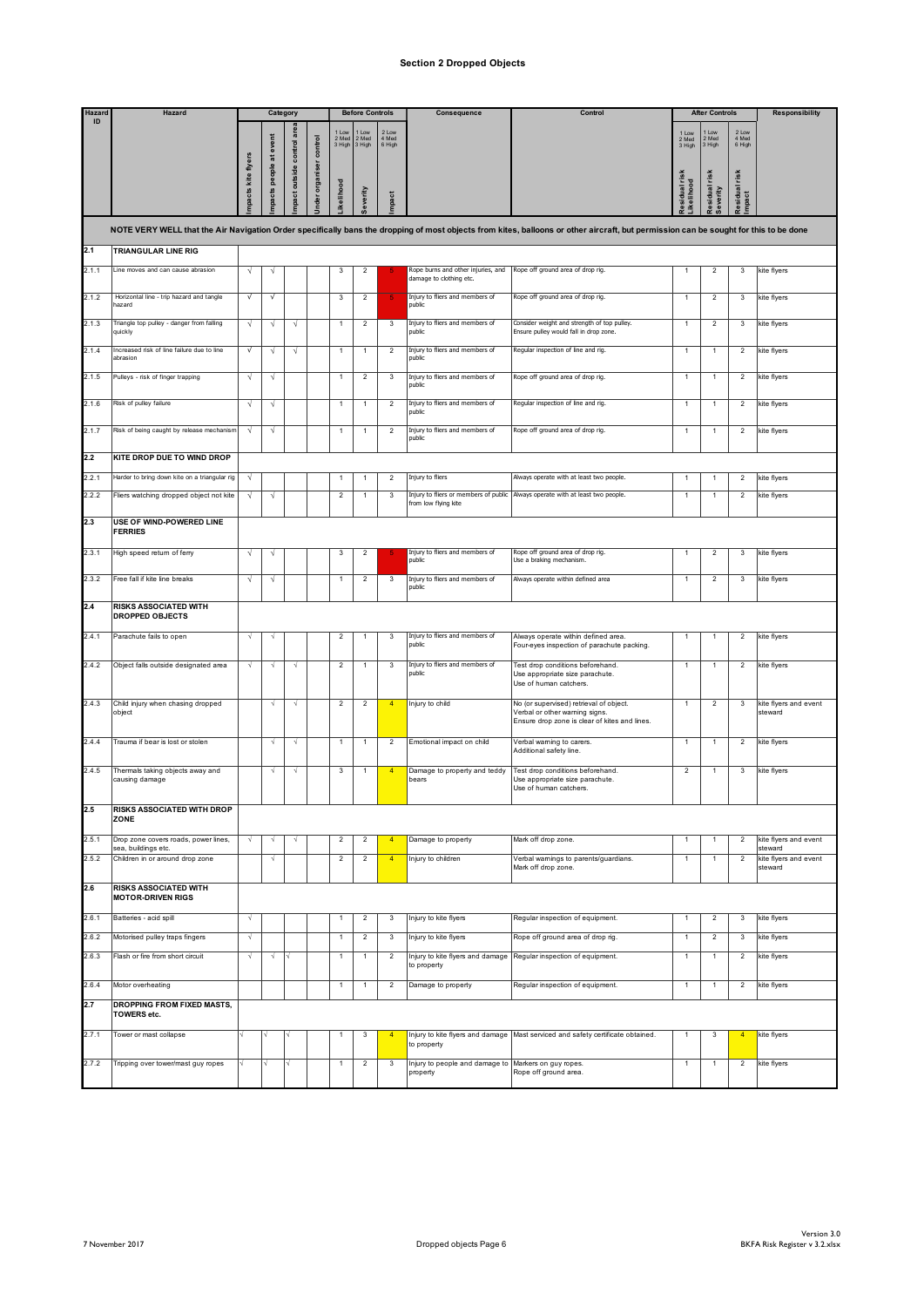#### **Section 3 Large Kites**

| Hazard<br>ID | Hazard                                                                                            |                    | Category         |                           |                |                  | <b>Before Controls</b> |                          | Consequence                                                                                      | Control                                                                                                                                                                                                                                                                                                                                                                                                                                                                                                                                                                                                                                                                                                                                                                                                                                                                                                                                                                                                                                                                           |                           | <b>After Controls</b>   |                            | <b>Responsibility</b>          |
|--------------|---------------------------------------------------------------------------------------------------|--------------------|------------------|---------------------------|----------------|------------------|------------------------|--------------------------|--------------------------------------------------------------------------------------------------|-----------------------------------------------------------------------------------------------------------------------------------------------------------------------------------------------------------------------------------------------------------------------------------------------------------------------------------------------------------------------------------------------------------------------------------------------------------------------------------------------------------------------------------------------------------------------------------------------------------------------------------------------------------------------------------------------------------------------------------------------------------------------------------------------------------------------------------------------------------------------------------------------------------------------------------------------------------------------------------------------------------------------------------------------------------------------------------|---------------------------|-------------------------|----------------------------|--------------------------------|
|              |                                                                                                   |                    | at event         |                           | control        | 2 Med<br>3 High  | 2 Med<br>3 High        | 2 Low<br>4 Med<br>6 High |                                                                                                  |                                                                                                                                                                                                                                                                                                                                                                                                                                                                                                                                                                                                                                                                                                                                                                                                                                                                                                                                                                                                                                                                                   | 1 Low<br>2 Med<br>3 High  | Low<br>2 Med<br>3 High  | $2$ Low<br>4 Med<br>6 High |                                |
|              |                                                                                                   | mpacts kite flyers | people<br>npacts | mpact outside control are | nder organiser | kelihood         | ieverity               | mpact                    |                                                                                                  |                                                                                                                                                                                                                                                                                                                                                                                                                                                                                                                                                                                                                                                                                                                                                                                                                                                                                                                                                                                                                                                                                   | asidual risk<br>ikelihood | esidual risk<br>everity | risk<br>Residual<br>Impact |                                |
| 3.1          | Anchor failure                                                                                    | Ń                  |                  |                           |                | $\overline{2}$   | $\overline{2}$         | $\overline{4}$           | Injury/damage to people or property<br>from kite, line, or anchor (if still<br>attached to line) | Use of appropriate anchor for ground conditions.<br>Continual assessment of anchor point by experienced<br>large kite flier.<br>Use of backup anchor points.<br>If using heavy objects (sand bags, concrete blocks, cars<br>etc), keep on level ground. Do not bury as this increases<br>power if the anchor fails.<br>Close supervision of kite by experienced large kite flier.<br>Seek to have bridles/flying line weaker than anchor.<br>Restraining line to rear of kite such that if main anchor<br>fails, kite de-powers.<br>Use the smallest possible pilot to minimise lift on failure:<br>failure of the main kite, line or anchor will cause the<br>main kite to act as the anchor for the pilot.<br>Agree the circumstances under which it would be unsafe<br>to continue flying with the event organiser. Consider<br>issues such as lack of crowd control, incoming<br>thunderstorm, increasing wind strength or shift of wind<br>direction, rain (which can weaken lines) etc This is not<br>an exhaustive list and must be specific to the location<br>and event. | $\mathbf{1}$              | $\overline{2}$          | 3                          | kite flyers                    |
| 3.2          | Line failure                                                                                      | N                  | V                | $\sqrt{ }$                |                | $\overline{2}$   | $\overline{a}$         | $\overline{4}$           | Injury/damage to people or property<br>from remaining line/kite/bridles                          | Consider all points listed under anchor failure.<br>Close supervision of kite by experienced large kite flier.<br>Continual assessment of line by experienced large kite<br>flier.<br>Check all knots - must be appropriate for line in use.<br>Monitoring of other nearby kites/lines.<br>Use of over-strength line.<br>Fly on shorter lines to reduce the area likely to be<br>impacted by a failure and keep the kite out of the<br>stronger wind.                                                                                                                                                                                                                                                                                                                                                                                                                                                                                                                                                                                                                             |                           | $\overline{2}$          | 3                          | kite flyers                    |
| 3.3          | Kite failure                                                                                      | N                  | N                | $\sqrt{ }$                |                | $\overline{2}$   | $\overline{2}$         | $\overline{4}$           | from remaining line/kite/bridles                                                                 | Injury/damage to people or property Fly in a supervised area, the stewards to keep people<br>clear from lines, anchor point, kites.<br>Fly in a fenced or roped area.<br>Keep kite in good repair.<br>Awareness of safe wind range of kite.<br>Continual assessment of weather conditions.<br>Close supervision of kite by experienced large kite flier.                                                                                                                                                                                                                                                                                                                                                                                                                                                                                                                                                                                                                                                                                                                          | $\mathbf{1}$              | $\overline{2}$          | 3                          | kite flyers                    |
| 3.4          | Launching of kite                                                                                 | $\sqrt{ }$         | $\sqrt{ }$       | $\sqrt{ }$                | $\sqrt{ }$     | $\overline{2}$   | $\overline{2}$         | $\overline{4}$           | from line/kite/bridles                                                                           | Injury/damage to people or property Fly in a supervised area, the stewards to keep people<br>clear from lines, anchor point, kites.<br>Fly in a fenced or roped area.<br>Awareness of safe wind range of kite.<br>Launching team to be made up of experienced large kite<br>fliers or under supervision of one experienced large kite<br>flier who makes launch decisions.                                                                                                                                                                                                                                                                                                                                                                                                                                                                                                                                                                                                                                                                                                        | $\mathbf{1}$              | $\overline{1}$          | $\overline{2}$             | kite flyers                    |
| 3.5          | Uncontrolled landing, kite descends in area<br>occupied by other kite flyers or general<br>public |                    | $\sqrt{ }$       | $\sqrt{ }$                |                | $\overline{2}$   | $\overline{2}$         | $\overline{4}$           | from line/kite/bridles                                                                           | Injury/damage to people or property Fly in a supervised area, the stewards to keep people<br>clear from lines, anchor point, kites.<br>Fly in a fenced or roped area.<br>Awareness of safe wind range of kite.<br>Continual assessment of weather conditions.<br>Close supervision of kite by experienced large kite flier.<br>Controlled area adequately sized to allow for<br>uncontrolled landing.<br>Stewards briefed to move public back if the kite flyer is<br>concerned about changing conditions.<br>Agree methods of communictaion with stewards in<br>advance of event.                                                                                                                                                                                                                                                                                                                                                                                                                                                                                                | $\mathbf{1}$              | $\mathbf{1}$            | $\overline{2}$             | kite flyers                    |
| 3.6          | Controlled landing                                                                                | V                  | V                | N                         | N              | $\mathbf{1}$     | $\overline{2}$         | $\mathbf{3}$             | from line/kite/bridles                                                                           | Injury/damage to people or property Fly in a supervised area, the stewards to keep people<br>clear from lines, anchor point, kites.<br>Fly in a fenced or roped area.<br>Awareness of safe wind range of kite.<br>Continual assessment of weather conditions.<br>Landing team to be made up of experienced large kite<br>fliers or under supervision of one experienced large kite<br>flier who makes landing decisions.                                                                                                                                                                                                                                                                                                                                                                                                                                                                                                                                                                                                                                                          | $\mathbf{1}$              | $\overline{1}$          | 2                          | kite flyers                    |
| 3.7          | Slipping on large kites on the ground                                                             | N                  | V                |                           |                | $\mathbf{1}$     | $\overline{2}$         | 3                        | people                                                                                           | Slippery fabric could lead to injury to Kites on the ground in a supervised area, the stewards<br>to keep people clear from lines, anchor point, kites.<br>Kites on the ground in a fenced or roped area.<br>Awareness of where kites are lying, pack them away.<br>Landing team to be made up of experienced large kite<br>fliers or under supervision of one experienced large kite<br>flier who supervises the area.                                                                                                                                                                                                                                                                                                                                                                                                                                                                                                                                                                                                                                                           | $\mathbf{1}$              | $\overline{2}$          | $\mathsf 3$                | kite flyers<br>Stewards        |
| 3.8          | Inability to recover kite if the wind lifts<br>during flight                                      | $\sqrt{ }$         | V                | $\sqrt{}$                 |                | $\overline{2}$   | $\overline{2}$         | $\overline{4}$           | Increasing hazard of uncontrolled<br>landing and/or anchor failure                               | Consider use of a Safety Vehicle equipped to recover the<br>kite<br>Have the Safety Vehicle suitably marked and with<br>suitable hazard beacons in use.<br>Agree recovery protocols with event organisers prior to<br>launch.                                                                                                                                                                                                                                                                                                                                                                                                                                                                                                                                                                                                                                                                                                                                                                                                                                                     | $\mathbf{1}$              | $\overline{2}$          | 3                          | kite fivers<br>Event organiser |
| 3.9          | Lifting of packed kite and equipment                                                              | $\sqrt{ }$         |                  |                           | $\sqrt{}$      | $\boldsymbol{2}$ | $\boldsymbol{2}$       | $\overline{4}$           | Injury due to lifting of heavy<br>equipment                                                      | See HSE advice on heavy lifting.<br>Use more people to lift.                                                                                                                                                                                                                                                                                                                                                                                                                                                                                                                                                                                                                                                                                                                                                                                                                                                                                                                                                                                                                      | $\mathbf{1}$              | $\mathbf{1}$            | 2                          | kite flyers                    |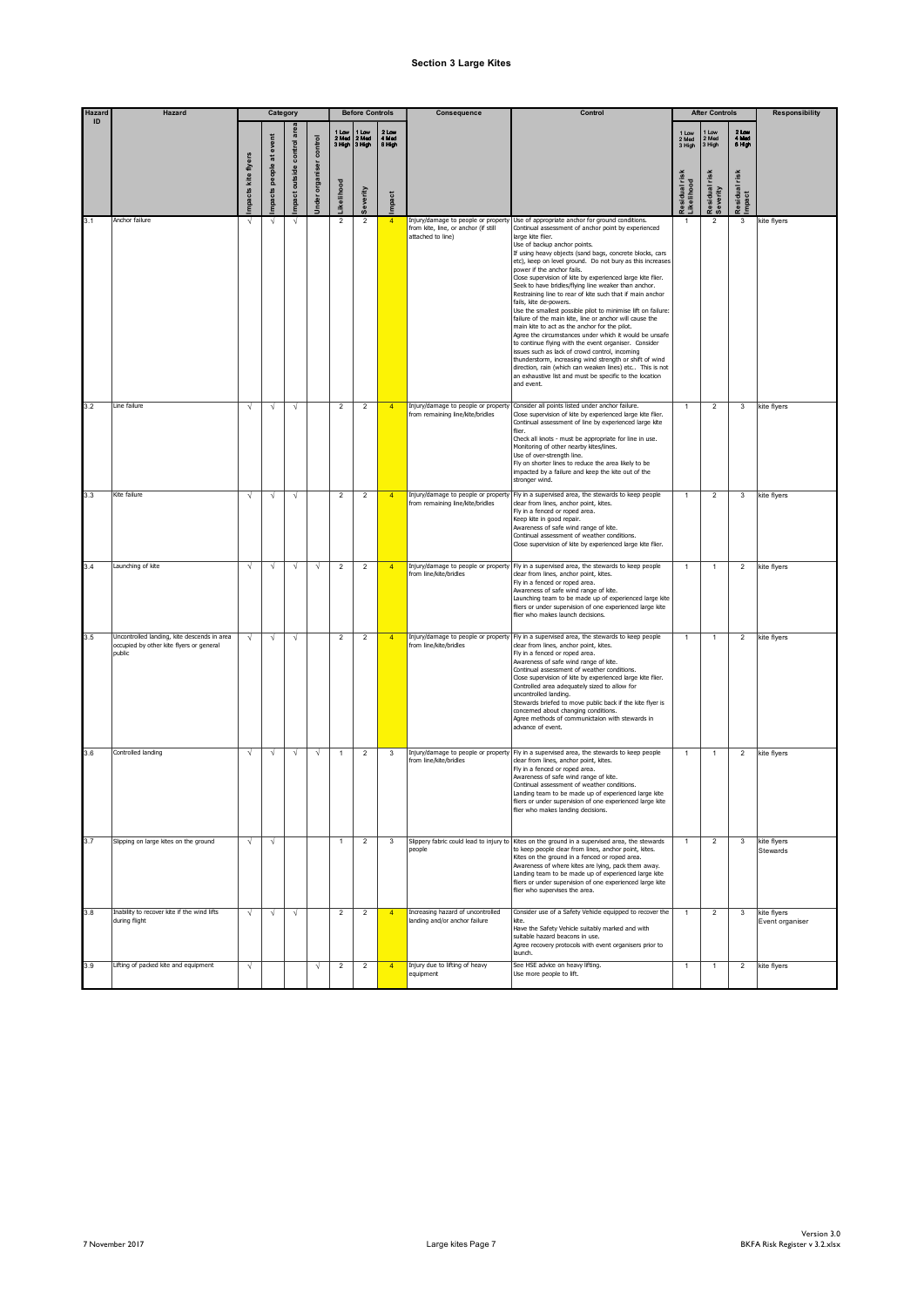### **Section 4 Power Kiting**

| <b>Hazard</b> | Hazard                               |                    |                                                 | Category                      |                   |                                    | <b>Before Controls</b>          |                          | Consequence                                                                                                        | Control                                                                                                                                                                    |                                                            | <b>After Controls</b>            |                                  | <b>Responsibility</b>                                                                   |
|---------------|--------------------------------------|--------------------|-------------------------------------------------|-------------------------------|-------------------|------------------------------------|---------------------------------|--------------------------|--------------------------------------------------------------------------------------------------------------------|----------------------------------------------------------------------------------------------------------------------------------------------------------------------------|------------------------------------------------------------|----------------------------------|----------------------------------|-----------------------------------------------------------------------------------------|
| ID            |                                      | mpacts kite flyers | event<br>$\overline{\textrm{a}}$<br>people<br>丛 | area<br>mpact outside control | organiser control | 1 Low<br>2 Med<br><b>ikelihood</b> | I Low<br>2 Med<br>3 High 3 High | 2 Low<br>4 Med<br>6 High |                                                                                                                    |                                                                                                                                                                            | 1 Low<br>2 Med<br>3 High<br>risk<br>Likelihood<br>tesidual | 1 Low<br>2 Med<br>3 High<br>risk | 2 Low<br>4 Med<br>6 High<br>risk |                                                                                         |
|               |                                      |                    | mpact                                           |                               | Jnder             |                                    | Severity                        | mpact                    |                                                                                                                    |                                                                                                                                                                            |                                                            | Residual<br>Severity             | Residual<br>Impact               |                                                                                         |
| 4.1           | Grabbing flying lines                | $\sqrt{2}$         | $\sqrt{ }$                                      |                               |                   | $\overline{2}$                     | $\overline{2}$                  | $\overline{4}$           | Can cause lacerations if grabbed                                                                                   | Wear gloves.<br>Use sleeved lines in areas where lines may be handled.                                                                                                     | $\overline{1}$                                             | $\overline{1}$                   | $\overline{2}$                   | kite flyer                                                                              |
| 4.2           | Being hit by flying lines            | $\sqrt{ }$         | $\sqrt{ }$                                      |                               |                   | $\overline{1}$                     | $\overline{2}$                  | 3                        | Can cause lacerations if hit                                                                                       | Fly in open areas.<br>Do not fly over members of public.                                                                                                                   | $\mathbf{1}$                                               | $\overline{1}$                   | 2                                | kite flyer<br>event steward to ensure<br>adequate space                                 |
| 4.3           | Flying line breaking                 | N                  | N                                               | $\sqrt{ }$                    |                   | 1                                  | $\overline{\mathbf{c}}$         | 3                        | Kite hitting member of public or<br>property                                                                       | Fly in open areas.<br>Do not fly over members of public.                                                                                                                   | -1                                                         | $\overline{1}$                   | $\overline{2}$                   | kite flyer<br>event steward to ensure<br>adequate space                                 |
| 4.4           | Unsecured kite                       | N                  | V                                               | $\sqrt{ }$                    | $\sqrt{ }$        | $\mathbf{1}$                       | $\mathbf{1}$                    | $\overline{2}$           | Kite being blown into member of<br>public or property causing injury or<br>damage                                  | Use ground suitable ground-stake when setting up.<br>Secure kite sail with suitable heavy object.                                                                          | $\mathbf{1}$                                               | $\overline{1}$                   | $\overline{2}$                   | kite flyer<br>event steward to ensure<br>adequate space                                 |
| 4.5           | Secured/staked flying lines          | N                  | $\sqrt{ }$                                      |                               | $\sqrt{ }$        | $\overline{2}$                     | $\mathbf{1}$                    | 3                        | Member of public tripping over lines                                                                               | Secure flying lines as close as possible to ground.<br>Do not leave kites unattended.                                                                                      | $\mathbf{1}$                                               | $\mathbf{1}$                     | $\overline{2}$                   | kite flyer<br>event steward to warn<br>public and kite flyers<br>about unattended kites |
| 4.6           | Launching kite                       | $\sqrt{2}$         | $\sqrt{ }$                                      |                               | N                 | $\overline{2}$                     | $\overline{2}$                  | $\overline{4}$           | Being pulled over                                                                                                  | Launch on edge of wind window.<br>Start with suitable size to determine wind strength.                                                                                     | $\mathbf{1}$                                               | $\overline{1}$                   | $\overline{2}$                   | kite flyer                                                                              |
| 4.7           | Flying a power kite - unharnessed.   | $\sqrt{ }$         | $\sqrt{ }$                                      | $\sqrt{ }$                    |                   | 1                                  | $\mathbf{1}$                    | $\overline{2}$           | Being dragged into member of<br>public or hitting property                                                         | Fly in open areas.<br>Do not fly over members of public.                                                                                                                   | $\mathbf{1}$                                               | $\overline{1}$                   | $\overline{2}$                   | kite flyer                                                                              |
| 4.8           | Flying a power kite - harnessed      | V                  | V                                               | $\sqrt{ }$                    |                   | $\overline{\mathbf{c}}$            | $\overline{\mathbf{c}}$         | $\overline{4}$           | Too big a kite or too windy<br>conditions leading to being dragged<br>into member of public or hitting<br>property | Only fly hamessed when fully experienced.<br>Always fly in open areas.<br>Do not fly over members of public.<br>Always use a safety release system.                        | $\mathbf{1}$                                               | $\overline{1}$                   | $\overline{2}$                   | kite flyer                                                                              |
| 4.9           | Landing a power kite                 | $\sqrt{ }$         | $\sqrt{ }$                                      | $\sqrt{ }$                    |                   | $\mathbf{1}$                       | $\mathbf{1}$                    | $\overline{2}$           | Hitting a member of public or<br>property                                                                          | Land on edge of wind window.<br>Do not fly over members of public.                                                                                                         | $\mathbf{1}$                                               | $\overline{1}$                   | $\overline{2}$                   | kite flyer<br>event steward to ensure<br>adequate space                                 |
| 4.10          | Crashing a power kite                | V                  | $\sqrt{ }$                                      | $\sqrt{ }$                    |                   | $\overline{2}$                     | $\mathbf{1}$                    | 3                        | Kite hitting member of public or<br>property                                                                       | Fly in open areas.<br>Do not fly over members of public.                                                                                                                   | $\overline{1}$                                             | $\overline{1}$                   | $\overline{2}$                   | kite flyer<br>event steward to ensure<br>adequate space                                 |
| 4.11          | Letting go of a power kite           | $\sqrt{ }$         | $\sqrt{ }$                                      | $\sqrt{ }$                    |                   | $\overline{2}$                     | $\mathbf{1}$                    | 3                        | Kite hitting member of public or<br>property                                                                       | Use of kite safety device.<br>Fly in open areas.<br>Do not fly over members of public.                                                                                     | $\mathbf{1}$                                               | $\overline{1}$                   | $\overline{2}$                   | kite flyer<br>event steward to ensure<br>adequate space                                 |
| 4.12          | Sudden changes in weather conditions | $\sqrt{ }$         | $\sqrt{ }$                                      | $\sqrt{ }$                    |                   | $\overline{2}$                     | $\overline{2}$                  | $\overline{4}$           | Kites becoming too powerful for<br>wind conditions and causing all<br>above risks                                  | Use of kite safety device.<br>Continual monitoring of weather conditions and advance<br>warnings (e.g. local weather forecasts).<br>Training on types of weather patterns. | $\mathbf{1}$                                               | $\overline{2}$                   | 3                                | kite flyer<br>event steward                                                             |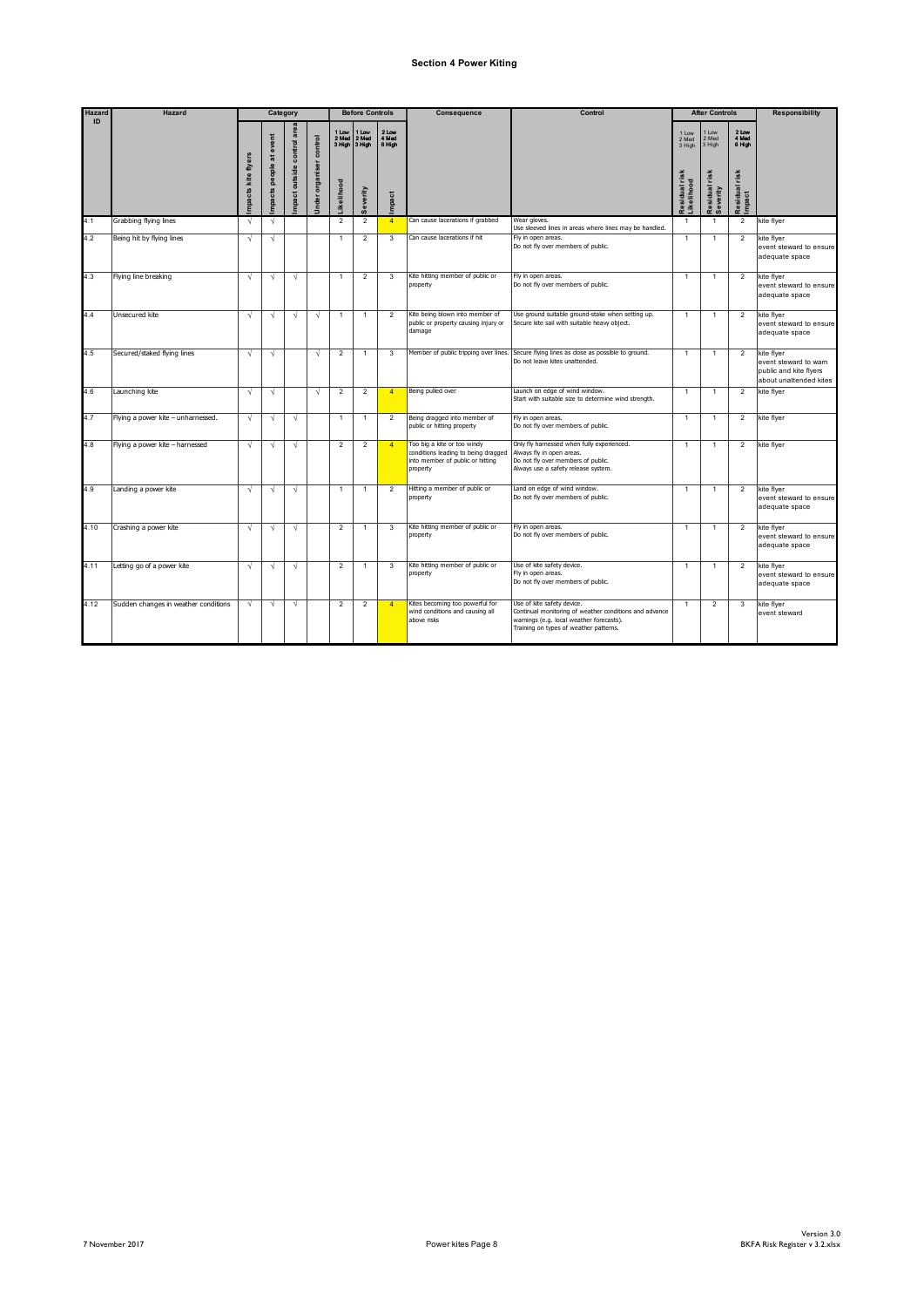## **Section 5 Kite Buggying**

| <b>Hazard</b> | <b>Hazard</b>                                 |                       | Category                                                 |                               |                                      |                                               | <b>Before Controls</b>     |                                   | Consequence                                                                       | Control                                                                                                                                                                                                                      |                                                                  | <b>After Controls</b>                                  |                                                        | <b>Responsibility</b>                     |
|---------------|-----------------------------------------------|-----------------------|----------------------------------------------------------|-------------------------------|--------------------------------------|-----------------------------------------------|----------------------------|-----------------------------------|-----------------------------------------------------------------------------------|------------------------------------------------------------------------------------------------------------------------------------------------------------------------------------------------------------------------------|------------------------------------------------------------------|--------------------------------------------------------|--------------------------------------------------------|-------------------------------------------|
| ID            |                                               | kite flyers<br>mpacts | event<br>$\overline{\overline{a}}$<br>people<br>ᢑ<br>mpa | control area<br>mpact outside | control<br>organiser<br><b>Jnder</b> | 1 Low<br>2 Med<br>3 High 3 High<br>.ikelihood | 1 Low<br>2 Med<br>Severity | 2 Low<br>4 Med<br>6 High<br>mpact |                                                                                   |                                                                                                                                                                                                                              | 1 Low<br>2 Med<br>3 High<br>risk<br><b>Likelihoo</b><br>Residual | Low<br>2 Med<br>3 High<br>risk<br>Residual<br>Severity | 2 Low<br>4 Med<br>6 High<br>risk<br>Residual<br>Impact |                                           |
| 5.1           | Falling out of buggy                          | $\sqrt{ }$            |                                                          |                               |                                      | $\overline{2}$                                | $\overline{2}$             | $\overline{4}$                    | Pilot fallen<br>out onto hard ground leading to<br>injury from ground or buggy    | Wearing of appropriate safety equipment.<br>Seek professional tuition.                                                                                                                                                       | $\overline{2}$                                                   | $\overline{1}$                                         | 3                                                      | Pilot                                     |
| 5.2           | Being pulled out a buggy                      | $\sqrt{ }$            |                                                          |                               |                                      | $\overline{2}$                                | $\overline{2}$             | $\overline{4}$                    | Kite lifting pilot out of buggy,<br>leading to pilot injury                       | Wearing of appropriate safety equipment.<br>Seek professional tuition.                                                                                                                                                       | $\overline{1}$                                                   | $\overline{2}$                                         | 3                                                      | Pilot                                     |
| 5.3           | Buggy breaking or failure                     | $\sqrt{ }$            |                                                          |                               |                                      | -1                                            | $\overline{2}$             | 3                                 | Failure of buggy part causing crash<br>leading to injury                          | Reqular inspection of equipment.<br>Use of safe equipment and repair of damaged parts<br>before use.<br>Wearing of appropriate safety equipment.                                                                             | $\mathbf{1}$                                                     | $\mathbf{1}$                                           | $\overline{2}$                                         | Pilot                                     |
| 5.4           | Collision of buggy with member of public      | $\sqrt{ }$            | V                                                        | $\sqrt{ }$                    |                                      | -1                                            | $\overline{2}$             | 3                                 | Buggy speed and weight causing<br>injury to public                                | Give right of way to members of public.<br>Keep a safe distance from other land users.<br>Seek professional tuition.                                                                                                         | -1                                                               | $\overline{2}$                                         | 3                                                      | Pilot                                     |
| 5.5           | Collision of buggy with property              | $\sqrt{ }$            | $\sqrt{ }$                                               | $\sqrt{2}$                    |                                      | $\overline{1}$                                | $\overline{2}$             | $\mathbf{3}$                      | Losing control and running into and<br>causing damage to property                 | Keep a safe distance from all obstacles and property.<br>Seek professional tuition.                                                                                                                                          | $\mathbf{1}$                                                     | $\mathfrak{p}$                                         | 3                                                      | Pilot                                     |
| 5.6           | Collision of pilot with another buggy or kite | V                     | $\sqrt{ }$                                               |                               |                                      | $\overline{2}$                                | $\overline{2}$             | $\overline{A}$                    | Personal injury or damage to<br>equipment                                         | Understanding full rules of passing, to pay due care and<br>attention to each other and environment.<br>Seek professional tuition.<br>Keep a safe distance from other pilots and kites.<br>Use of adequate safety equipment. | $\overline{1}$                                                   | $\overline{2}$                                         | 3                                                      | Pilot                                     |
| 5.7           | Sudden changes in weather conditions.         | V                     | V                                                        | $\sqrt{ }$                    |                                      | $\overline{2}$                                | $\overline{2}$             | $\overline{4}$                    | Kites becoming too powerful for<br>wind conditions and causing all<br>above risks | Use of kite safety device.<br>Continual monitoring of weather conditions and advance<br>warnings (e.g. local weather forecasts).<br>Training on types of weather patterns.                                                   | $\mathbf{1}$                                                     | $\overline{2}$                                         | 3                                                      | Pilot<br>Event steward (if<br>applicable) |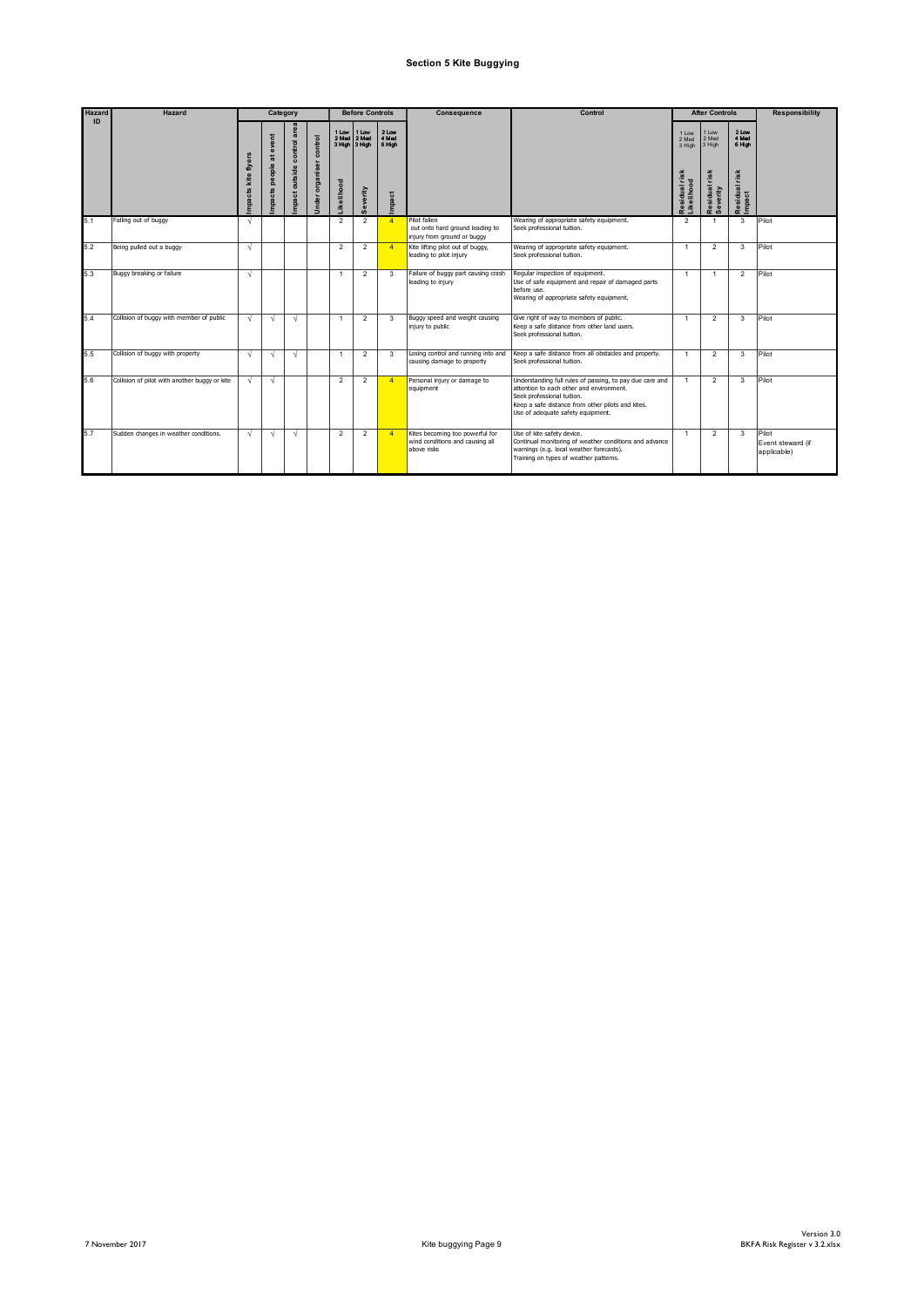### **Section 6 Kite Landboarding**

| <b>Hazard</b> | Hazard                                                     |                       | Category                         |                               |                              |                           | <b>Before Controls</b>                             |                                   | Consequence                                                                       | Control                                                                                                                                                                                                                      |                                                                                         | <b>After Controls</b>                                    |                                                        | <b>Responsibility</b>                     |
|---------------|------------------------------------------------------------|-----------------------|----------------------------------|-------------------------------|------------------------------|---------------------------|----------------------------------------------------|-----------------------------------|-----------------------------------------------------------------------------------|------------------------------------------------------------------------------------------------------------------------------------------------------------------------------------------------------------------------------|-----------------------------------------------------------------------------------------|----------------------------------------------------------|--------------------------------------------------------|-------------------------------------------|
| ID            |                                                            | kite flyers<br>mpacts | event<br>嵩<br>people<br>Ő<br>mpa | control area<br>mpact outside | control<br>organiser<br>Unde | 2 Med<br><b>ikelihood</b> | 1 Low 11 Low<br>2 Med<br>3 High 3 High<br>Severity | 2 Low<br>4 Med<br>6 High<br>mpact |                                                                                   |                                                                                                                                                                                                                              | 1 Low<br>2 Med<br>3 High<br>$\frac{1}{5}$<br>÷<br>sidual<br>ellihoo<br>≛<br>$\tilde{r}$ | 1 Low<br>2 Med<br>3 High<br>risk<br>Residual<br>Severity | 2 Low<br>4 Med<br>6 High<br>risk<br>Residual<br>Impact |                                           |
| 6.1           | Falling off kite landboard                                 | $\sqrt{ }$            |                                  |                               |                              | $\overline{2}$            | $\overline{2}$                                     | $\overline{4}$                    | Pilot falling off onto hard ground<br>leading to injury from ground or<br>boar    | Wearing of appropriate safety equipment.<br>Seek professional tuition                                                                                                                                                        | $\overline{2}$                                                                          | $\overline{1}$                                           | 3                                                      | Pilot                                     |
| 6.2           | Being pulled off kite landboard                            | $\sqrt{ }$            |                                  |                               |                              | $\overline{2}$            | $\overline{2}$                                     | $\boldsymbol{\Lambda}$            | Kite lifting pilot off kite landboard,<br>leading to pilot injury                 | Wearing of appropriate safety equipment.<br>Seek professional tuition.                                                                                                                                                       | $\overline{2}$                                                                          | $\overline{1}$                                           | 3                                                      | Pilot                                     |
| 6.3           | Kite landboard breaking or failure                         | $\sqrt{ }$            |                                  |                               |                              | -1                        | $\overline{2}$                                     | 3                                 | Failure of kite landboard part<br>causing crash leading to injury                 | Reqular inspection of equipment.<br>Use of safe equipment and repair of damaged parts<br>before use.<br>Wearing of appropriate safety equipment.                                                                             | $\mathbf{1}$                                                                            | $\overline{1}$                                           | $\overline{2}$                                         | Pilot                                     |
| 6.4           | Collision of kite landboard with member of<br>public       | V                     | $\sqrt{ }$                       | $\sqrt{ }$                    |                              | $\overline{1}$            | $\mathbf{1}$                                       | $\overline{2}$                    | Uncontrolled kite landboard causing<br>injury to public                           | Give right of way to members of public.<br>Keep a safe distance from other land users.<br>Seek professional tuition.                                                                                                         | $\overline{1}$                                                                          | $\overline{1}$                                           | $\overline{2}$                                         | Pilot                                     |
| 6.5           | Collision of kite landboard with property                  | N                     | $\sqrt{ }$                       | $\sqrt{ }$                    |                              | -1                        | 1                                                  | $\overline{2}$                    | Losing control and running into and<br>causing damage to property                 | Keep a safe distance from all obstacles and property.<br>Seek professional tuition.                                                                                                                                          | $\mathbf{1}$                                                                            | $\overline{1}$                                           | $\overline{2}$                                         | Pilot                                     |
| 6.6           | Collision of pilot with another kite landboard<br>lor kite | $\sqrt{ }$            | $\sqrt{ }$                       |                               |                              | $\mathfrak{p}$            | $\overline{2}$                                     | $\overline{4}$                    | Personal injury or damage to<br>equipment                                         | Understanding full rules of passing, to pay due care and<br>attention to each other and environment.<br>Seek professional tuition.<br>Keep a safe distance from other pilots and kites.<br>Use of adequate safety equipment. | $\overline{1}$                                                                          | $\mathfrak{p}$                                           | 3                                                      | Pilot                                     |
| 6.7           | Sudden changes in weather conditions                       | $\sqrt{ }$            | $\sqrt{ }$                       | $\sqrt{ }$                    |                              | 3                         | $\overline{2}$                                     |                                   | Kites becoming too powerful for<br>wind conditions and causing all<br>above risks | Use of kite safety device.<br>Continual monitoring of weather conditions and advance<br>warnings (e.g. local weather forecasts).<br>Training on types of weather patterns.                                                   | $\overline{2}$                                                                          | $\overline{2}$                                           | $\overline{4}$                                         | Pilot<br>Event steward (if<br>applicable) |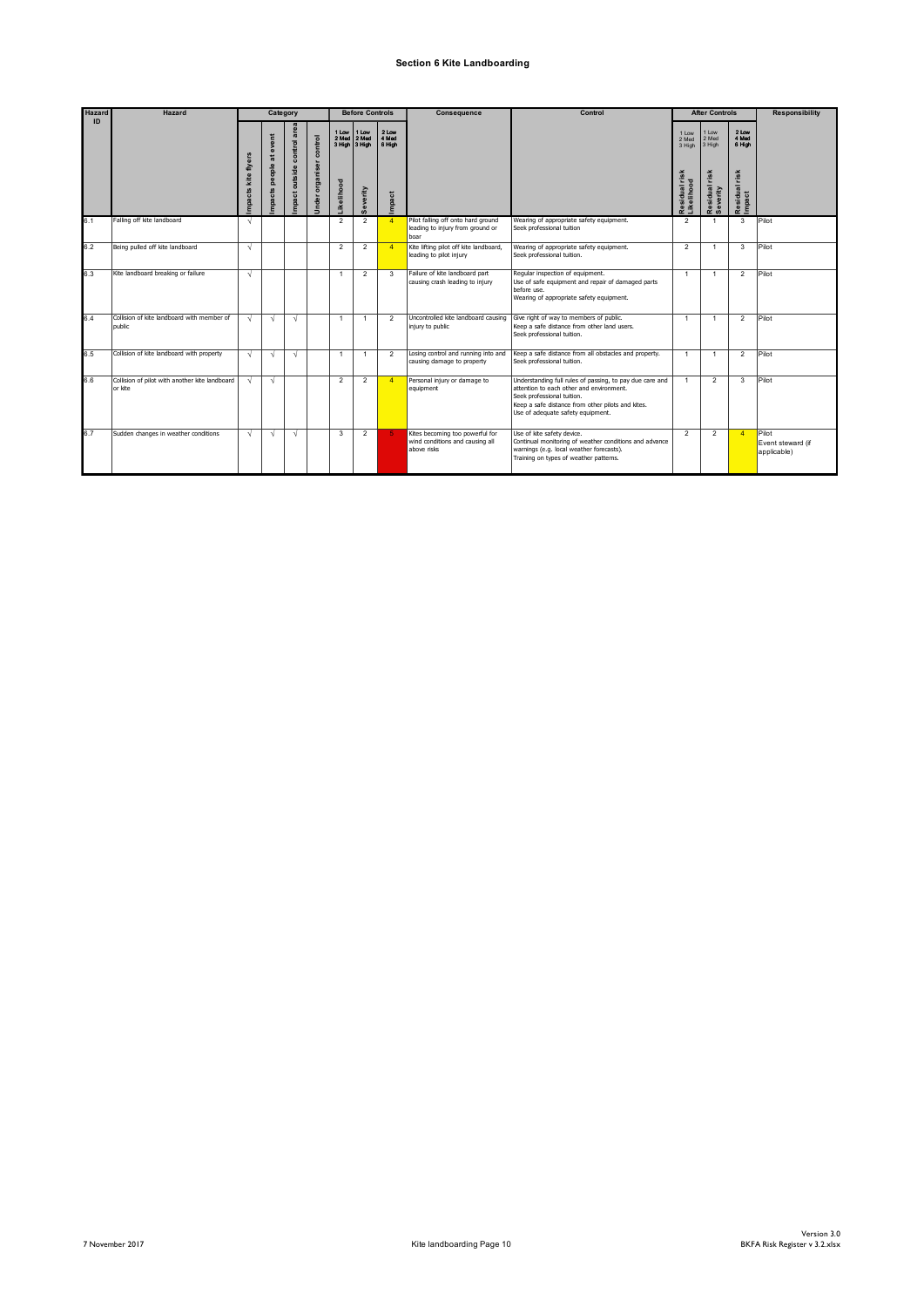#### **Section 7 Kite Boarding (Surfing)**

| Hazard | <b>Hazard</b>                                                     |             | Category                       |                            |                                |                | <b>Before Controls</b>          |                          | Consequence                                                                                            | Control                                                                                                                                                                                                                            |                                                                    | <b>After Controls</b>                                 |                                           | <b>Responsibility</b>                     |
|--------|-------------------------------------------------------------------|-------------|--------------------------------|----------------------------|--------------------------------|----------------|---------------------------------|--------------------------|--------------------------------------------------------------------------------------------------------|------------------------------------------------------------------------------------------------------------------------------------------------------------------------------------------------------------------------------------|--------------------------------------------------------------------|-------------------------------------------------------|-------------------------------------------|-------------------------------------------|
| ID     |                                                                   | kite flyers | atevent<br>people<br><b>SB</b> | mpact outside control area | <b>Jnder organiser control</b> | 1 Low<br>2 Med | 1 Low<br>2 Med<br>3 High 3 High | 2 Low<br>4 Med<br>6 High |                                                                                                        |                                                                                                                                                                                                                                    | 11 <sub>ow</sub><br>2 Med<br>3 High<br>Residual risk<br>Likelihood | 1 Low<br>2 Med<br>3 High<br>Residual risk<br>Severity | 2 Low<br>4 Med<br>6 High<br>Residual risk |                                           |
|        |                                                                   | mpacts      | mpact                          |                            |                                | .ikelihood     | Severity                        | mpact                    |                                                                                                        |                                                                                                                                                                                                                                    |                                                                    |                                                       | mpact                                     |                                           |
| 7.1    | Falling off kite board                                            | V           |                                |                            |                                | $\overline{1}$ | $\overline{2}$                  | 3                        | Pilot falling off leading to injury or<br>drowning                                                     | Wearing of appropriate safety equipment.<br>Use of kite safety device.<br>Seek professional tuition.                                                                                                                               | $\overline{1}$                                                     | -1                                                    | $\overline{2}$                            | Pilot                                     |
| 7.2    | Falling off kite board                                            | V           |                                |                            |                                | $\mathbf{1}$   | $\overline{2}$                  | 3                        | Board hitting pilot leading to injury<br>or death                                                      | Wearing of appropriate safety equipment.<br>Use of kite safety device.<br>Seek professional tuition.                                                                                                                               | $\mathbf{1}$                                                       | $\overline{1}$                                        | $\overline{2}$                            | Pilot                                     |
| 7.3    | Kite breaking or failure                                          | $\sqrt{ }$  |                                |                            |                                | $\overline{1}$ | $\overline{1}$                  | $\mathcal{P}$            | Failure of kite or lines causing crash<br>leading to injury to pilot                                   | Use of safe equipment.<br>Repair of damaged parts before use.<br>Wearing of appropriate safety equipment.<br>Use of kite safety device.                                                                                            | $\overline{1}$                                                     | $\overline{1}$                                        | $\overline{2}$                            | Pilot                                     |
| 74     | Kite breaking or failure                                          | $\sqrt{ }$  |                                | $\sqrt{ }$                 |                                | $\overline{1}$ | $\overline{2}$                  | $\mathbf{3}$             | Failure of kite or lines causing crash<br>leading to injury to member of<br>public                     | Use of safe equipment.<br>Repair of damaged parts before use.<br>Wearing of appropriate safety equipment.<br>Use of kite safety device.                                                                                            | $\mathbf{1}$                                                       | $\mathfrak{p}$                                        | $\mathbf{3}$                              | Pilot                                     |
| 7.5    | Kiteboard breaking or failure                                     | $\sqrt{ }$  |                                |                            |                                | $\overline{1}$ | $\overline{1}$                  | $\overline{2}$           | Failure of kiteboard causing being<br>stranded out at sea or drowning                                  | Use of kite to control return to shore.<br>Inform other beach users and officials of loss of<br>equipment at sea.                                                                                                                  | $\overline{1}$                                                     | $\overline{1}$                                        | $\overline{2}$                            | Pilot<br>Event steward (if<br>applicable) |
| 7.6    | Collision of kite board with member of public                     | $\sqrt{ }$  |                                | $\sqrt{ }$                 |                                | $\overline{2}$ | $\overline{2}$                  | $\overline{4}$           | Uncontrolled kite board hitting<br>another water user causing injury                                   | Give right of way to members of public.<br>Keep a safe distance from other water users.                                                                                                                                            | $\mathbf{1}$                                                       | $\overline{2}$                                        | 3                                         | Pilot                                     |
| 7.7    | Collision of kite board with property                             | $\sqrt{ }$  |                                | $\sqrt{2}$                 |                                | $\overline{1}$ | $\mathbf{1}$                    | $\mathcal{P}$            | Insufficient control of kiteboard<br>causing sailing into and damage to<br>property                    | Keep a safe distance from all obstacles and property.                                                                                                                                                                              | $\overline{1}$                                                     | $\overline{1}$                                        | $\overline{2}$                            | Pilot                                     |
| 7.8    | Collision of pilot with another kite boarder or $\sqrt{}$<br>kite |             |                                | $\sqrt{ }$                 |                                | $\overline{2}$ | $\overline{2}$                  | $\overline{4}$           | Personal injury or death to pilot or<br>another kite boarder, or damage to<br>either pilot's equipment | Understanding full rules of navigation, to pay due care<br>and attention to each other and environment.<br>Seek professional tuition.<br>Keep a safe distance from other pilots and kites.<br>Use of appropriate safety equipment. | $\mathbf{1}$                                                       | $\overline{2}$                                        | 3                                         | Pilot                                     |
| 7.9    | Sudden changes in weather conditions.                             | V           | $\sqrt{ }$                     | $\sqrt{ }$                 |                                | 3              | 3                               | ĥ                        | Kites becoming too powerful for<br>wind conditions and causing all<br>above risks                      | Use of kite safety device.<br>Better training on types of weather patterns.<br>Continual monitoring of weather conditions and advance<br>warnings (e.g. local weather forecasts).                                                  | $\overline{2}$                                                     | $\overline{2}$                                        | $\overline{4}$                            | Pilot<br>Event steward (if<br>applicable) |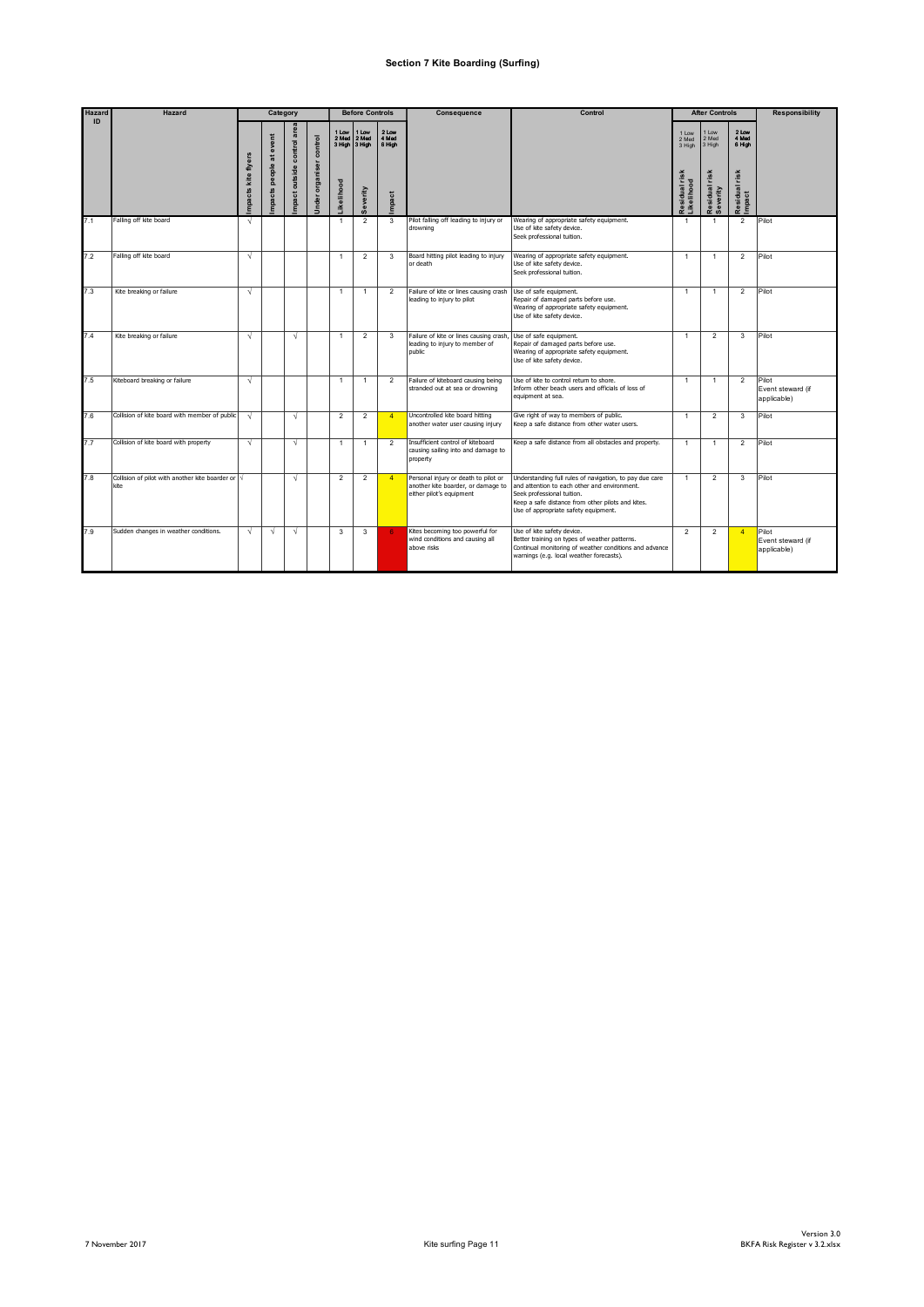#### **Section 8 Kite Snowboarding (or Skiing)**

| <b>Hazard</b> | <b>Hazard</b>                                                |                       | Category                                    |                            |                               |                           | <b>Before Controls</b>                            |                                   | Consequence                                                                                  | Control                                                                                                                                                                                                                                |                                                         | <b>After Controls</b>                                 |                                                          | <b>Responsibility</b>                     |
|---------------|--------------------------------------------------------------|-----------------------|---------------------------------------------|----------------------------|-------------------------------|---------------------------|---------------------------------------------------|-----------------------------------|----------------------------------------------------------------------------------------------|----------------------------------------------------------------------------------------------------------------------------------------------------------------------------------------------------------------------------------------|---------------------------------------------------------|-------------------------------------------------------|----------------------------------------------------------|-------------------------------------------|
| ID            |                                                              | kite flyers<br>mpacts | event<br>$\overline{a}$<br>people<br>mpacts | mpact outside control area | control<br>organiser<br>Under | 2 Med<br><b>ikelihood</b> | 1 Low 1 Low<br>2 Med<br>3 High 3 High<br>Severity | 2 Low<br>4 Med<br>6 High<br>mpact |                                                                                              |                                                                                                                                                                                                                                        | 1 Low<br>2 Med<br>3 High<br>Residual risk<br>Likelihood | 1 Low<br>2 Med<br>3 High<br>Residual risk<br>Severity | 2 Low<br>4 Med<br>6 High<br>risk<br>Residual r<br>Impact |                                           |
| 8.1           | Falling off snow board or skis                               | $\sqrt{ }$            |                                             |                            |                               | -1                        | $\overline{2}$                                    | $\mathbf{3}$                      | Pilot falling off leading to injury or<br>death                                              | Wearing of appropriate safety equipment.<br>Use of kite safety device.<br>Seek professional tuition.                                                                                                                                   | $\mathbf{1}$                                            | $\overline{1}$                                        | $\overline{2}$                                           | Pilot                                     |
| 8.2           | Kite breaking or failure                                     | $\sqrt{ }$            |                                             |                            |                               |                           | $\overline{2}$                                    | $\mathbf{3}$                      | Failure of kite or lines causing crash<br>leading to injury to pilot                         | Use of safe equipment.<br>Repair of damaged parts before use.<br>Wearing of appropriate safety equipment.<br>Use of kite safety device.                                                                                                | $\overline{1}$                                          | $\overline{1}$                                        | $\overline{2}$                                           | Pilot                                     |
| 8.3           | Kite breaking or failure                                     | V                     |                                             | $\sqrt{ }$                 |                               |                           | $\overline{2}$                                    | 3                                 | Failure of kite or lines causing crash<br>leading to injury to member of<br>public           | Use of safe equipment.<br>Repair of damaged parts before use.<br>Wearing of appropriate safety equipment.<br>Use of kite safety device.                                                                                                | $\overline{1}$                                          | $\overline{2}$                                        | 3                                                        | Pilot                                     |
| 8.4           | Collision of kite snowboard with member of<br>public         | $\sqrt{ }$            | $\sqrt{ }$                                  | $\sqrt{ }$                 |                               | $\mathfrak{p}$            | $\overline{2}$                                    | $\overline{4}$                    | Uncontrolled snow board or skis<br>hitting another person causing injury                     | Give right of way to members of public.<br>Keep a safe distance from other snowboard users or<br>skiers.                                                                                                                               | $\overline{1}$                                          | $\mathcal{P}$                                         | 3                                                        | Pilot                                     |
| 8.5           | Collision of kite snowboard with property                    | $\sqrt{ }$            | $\sqrt{ }$                                  | $\sqrt{ }$                 |                               | $\overline{1}$            | $\mathbf{1}$                                      | $\mathcal{P}$                     | Insufficient control of snowboard<br>causing skiing into and damage to<br>property           | Keep a safe distance from all obstacles and property.                                                                                                                                                                                  | $\overline{1}$                                          | $\overline{1}$                                        | $\overline{2}$                                           | Pilot                                     |
| 8.6           | Collision of pilot with another kite<br>snowboarder or skier |                       |                                             | $\sqrt{ }$                 |                               | $\mathfrak{p}$            | $\overline{2}$                                    | $\overline{4}$                    | Personal injury to pilot or another<br>snowboarder, or damage to either<br>pilot's equipment | Understanding full rules of ski navigation, to pay due<br>care and attention to each other and environment.<br>Seek professional tuition.<br>Keep a safe distance from other pilots and kites.<br>Use of appropriate safety equipment. | $\overline{1}$                                          | $\mathcal{P}$                                         | 3                                                        | Pilot                                     |
| 8.7           | Sudden changes in weather conditions.                        | $\sqrt{ }$            | $\sqrt{ }$                                  | $\sqrt{ }$                 |                               | 3                         | 3                                                 | -6.                               | Kites becoming too powerful for<br>wind conditions and causing all<br>ahove risks            | Use of kite safety device.<br>Continual monitoring of weather conditions and advance<br>warnings (e.g. local weather forecasts).<br>Training on types of weather patterns.                                                             | $\overline{2}$                                          | $\overline{2}$                                        | $\overline{4}$                                           | Pilot<br>Event steward (if<br>applicable) |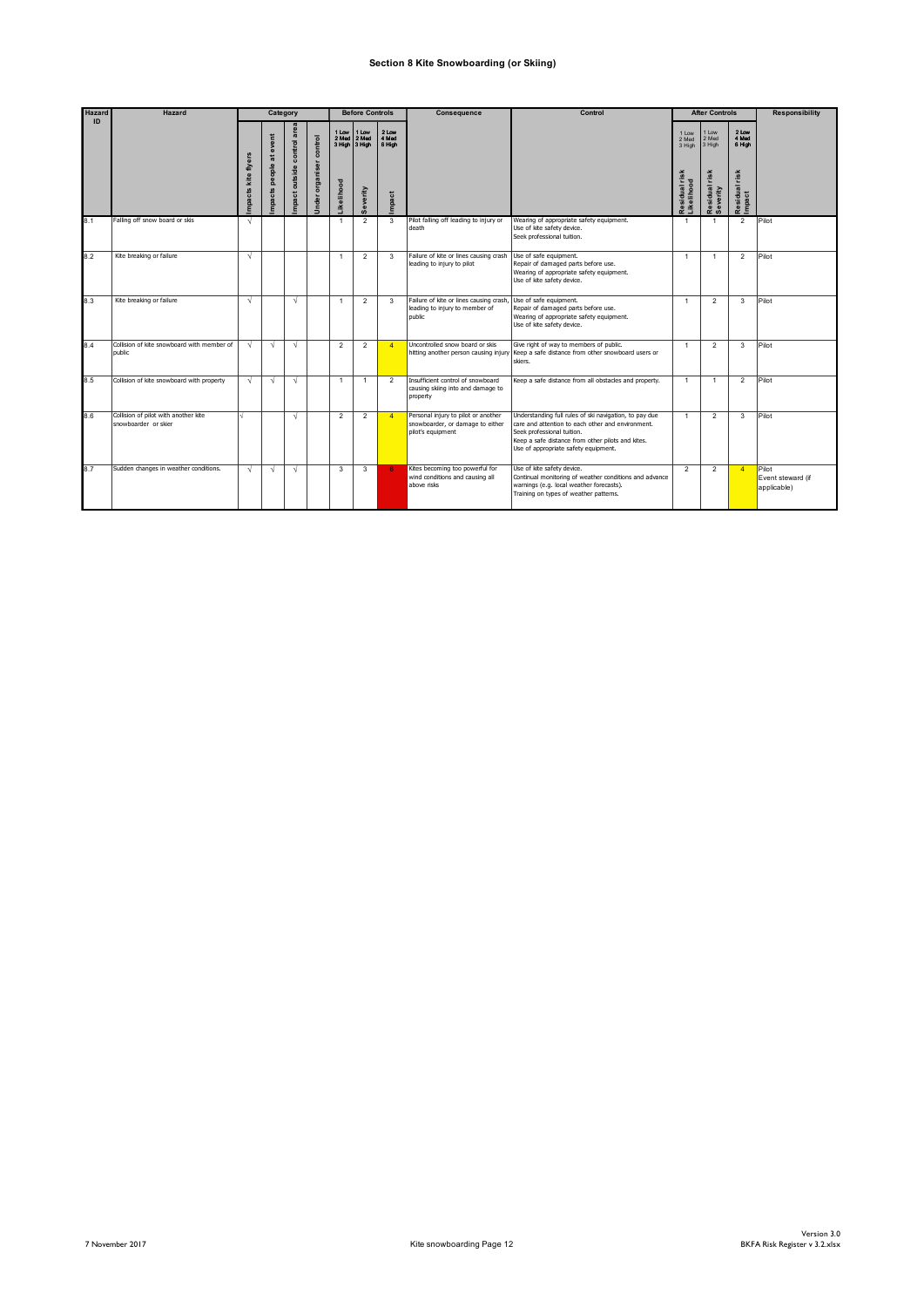#### **Section 9 Operation of drones at a kite event**

| Hazard | <b>Hazard</b>                                                                                                                                                                                                                                                                                             | Category         |                 |               |                   | <b>Before Controls</b> |                                       | Consequence              | Control                                                                                                                                                                      |                                                                                                                                                                                                                                                                                                                                                                                                                                                                                                                                                                                                                                                                                                                                                                                 | <b>After Controls</b>    |                          | <b>Responsibility</b>     |                                        |
|--------|-----------------------------------------------------------------------------------------------------------------------------------------------------------------------------------------------------------------------------------------------------------------------------------------------------------|------------------|-----------------|---------------|-------------------|------------------------|---------------------------------------|--------------------------|------------------------------------------------------------------------------------------------------------------------------------------------------------------------------|---------------------------------------------------------------------------------------------------------------------------------------------------------------------------------------------------------------------------------------------------------------------------------------------------------------------------------------------------------------------------------------------------------------------------------------------------------------------------------------------------------------------------------------------------------------------------------------------------------------------------------------------------------------------------------------------------------------------------------------------------------------------------------|--------------------------|--------------------------|---------------------------|----------------------------------------|
| ID     |                                                                                                                                                                                                                                                                                                           |                  | at event        | control are   | organiser control | 1 Low                  | I Low<br>2 Med 2 Med<br>3 High 3 High | 2 Low<br>4 Med<br>6 High |                                                                                                                                                                              |                                                                                                                                                                                                                                                                                                                                                                                                                                                                                                                                                                                                                                                                                                                                                                                 | 1 Low<br>2 Med<br>3 High | Low<br>2 Med<br>3 High   | 2 Low<br>4 Med<br>6 High  |                                        |
|        |                                                                                                                                                                                                                                                                                                           | pacts kitefliers | people<br>pacts | npact outside | nder              | kelihood               | everity                               | mpact                    |                                                                                                                                                                              |                                                                                                                                                                                                                                                                                                                                                                                                                                                                                                                                                                                                                                                                                                                                                                                 | esidual risk<br>kelihood | Residual risk<br>everity | risk<br>tesidual<br>mpact |                                        |
|        | NOTE Drones are regulated by the CAA through the Air Navigation Order. This Risk Assessment ONLY relates to the use of drones in proximity to kites and/or at kite events. It does NOT<br>consider all risks associated with drones. See also risk assessment for operation of helicopters at kite events |                  |                 |               |                   |                        |                                       |                          |                                                                                                                                                                              |                                                                                                                                                                                                                                                                                                                                                                                                                                                                                                                                                                                                                                                                                                                                                                                 |                          |                          |                           |                                        |
| 9.1    | Drone pilot looses control.                                                                                                                                                                                                                                                                               | $\sqrt{ }$       |                 | V             |                   |                        | 3                                     |                          | Uncontrolled impact with people or<br>property with consequent risk of<br>injusry or loss                                                                                    | Request drone pilots not to fly when kites are being<br>flown.<br>Provide seperated areas for drone and kite flight.<br>Brief drone pilots and kite flyers on their respective areas<br>for flight.<br>Check drone pilot is complying with the drone code.<br>Drones to be flown minimum 50m from people and<br>property, 150m from crowds and built up areas.<br>When introduced, check registration of any drone<br>weighing more the 250 g<br>If drones are being operated, organiser to check<br>professional competency to operate a drone e.g.<br>licensed media operator.<br>Drones not to be operated over people or property<br>except as operated in accordance with an exemption<br>issued by CAA.<br>Controls also to incorporate those under general kites<br>1.2. | $\mathbf{1}$             | $\overline{2}$           | 3                         | Organiser<br>Drone pilot<br>Kite flyer |
| 9.2    | Drone collides with kite or kite line.                                                                                                                                                                                                                                                                    | $\sqrt{ }$       | $\sqrt{ }$      |               |                   | 1                      | 3                                     | $\overline{4}$           | Damage to kite and/or line. Kite cut<br>free with consequent impact with<br>people or property. In extreme<br>circumstances, death, serious injury<br>or damage to property. | Request drone pilots not to fly when kites are being<br>flown.<br>Brief drone pilots and kite flyers on their respective areas<br>of flight.<br>Brief on adequate seperation of kites and drone.<br>Check drone pilot is complying with the drone code.<br>Drones to be flown minimum 50m from people and<br>property, 150m from crowds and built up areas.<br>When introduced, check registration of any drone<br>weighing more the 250 g<br>If drones are being operated, organiser to check<br>professional competency to operate a drone e.g.<br>licensed media operator.<br>Drones not to be operated over people or property<br>except as operated in accordance with an exemption<br>issued by CAA.<br>Controls also to incorporate those under general kites<br>1.2.    | $\mathbf{1}$             | $\overline{2}$           | 3                         | Organiser<br>Drone pilot<br>Kite flyer |
| 9.3    | Drone lands in an uncontrolled manner.                                                                                                                                                                                                                                                                    | $\sqrt{ }$       | $\sqrt{ }$      | $\sqrt{ }$    |                   | $\mathbf{1}$           | 3                                     | $\overline{4}$           | In extreme circumstances, death,<br>serious injury or damage to<br>property.                                                                                                 | Brief drone pilots and kite flyers on their respective areas<br>of flight.<br>Brief on adequate seperation of kites and drone.<br>Check drone pilot is complying with the drone code.<br>Drones to be flown minimum 50m from people and<br>property, 150m from crowds and built up areas.<br>When introduced, check registration of any drone<br>weighing more the 250 g<br>If drones are being operated, organiser to check<br>professional competency to operate a drone e.g.<br>licensed media operator.<br>Drones not to be operated over people or property<br>except as operated in accordance with an exemption<br>issued by CAA.<br>Controls also to incorporate those under general kites<br>1.2.                                                                      | $\mathbf{1}$             | $\overline{2}$           | 3                         | Organiser<br>Drone pilot<br>Kite flyer |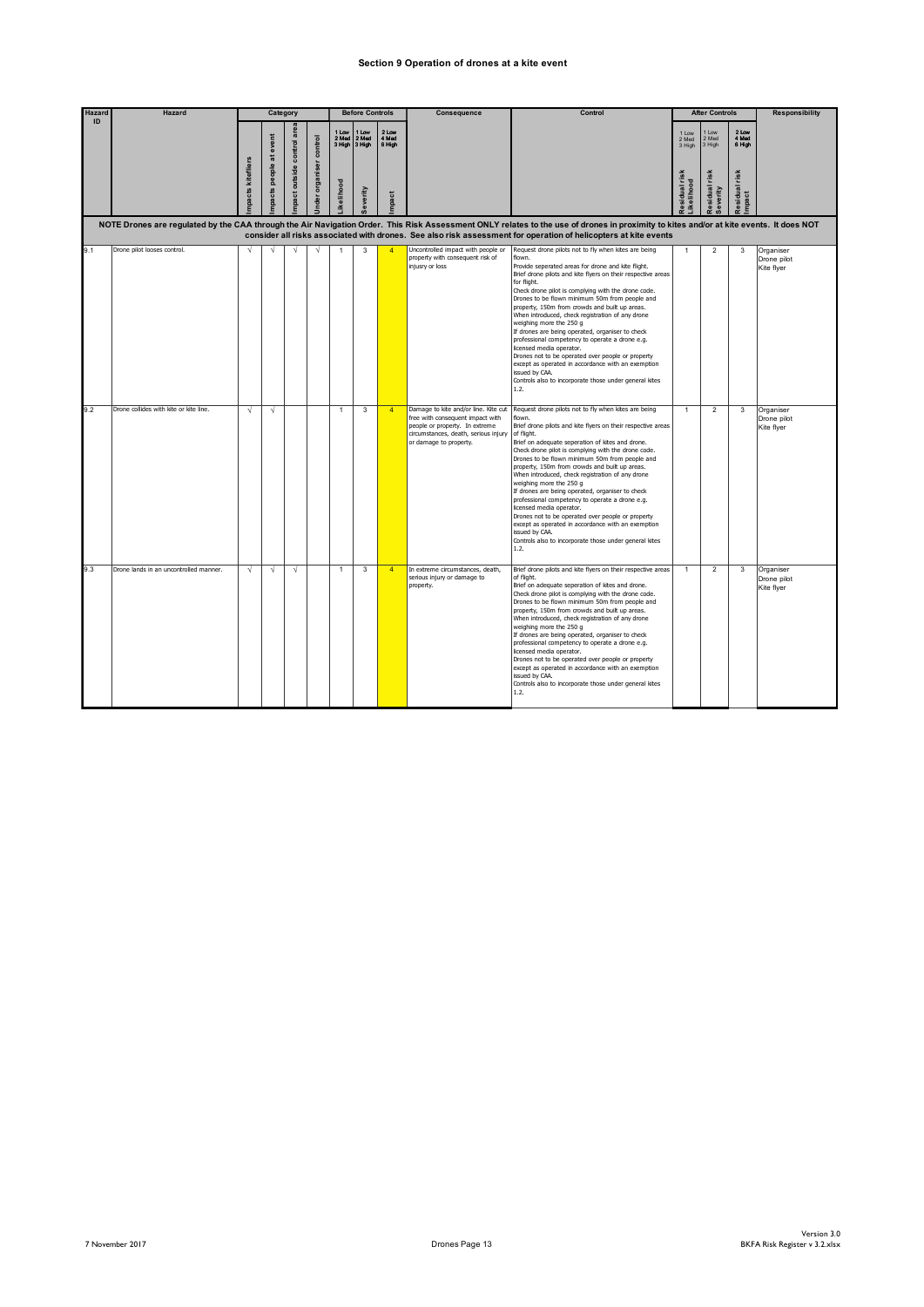#### **Section 10 Operation of aircraft (helicopters) at a kite event**

| Hazard | Hazard                                                                                                                                       | Category          |                     |               |                | <b>Before Controls</b> |                                       | Consequence              | Control                                                                                                                                                                                                                                                                                                                                         | <b>After Controls</b>                                                                                                                                                                                                                                                                                                                                                                                                                                                                                                                                                                                                                                                                                                                                                                                                                                                                                          |                                          |                           | <b>Responsibility</b>            |                                                                                                                                                                                                                                     |
|--------|----------------------------------------------------------------------------------------------------------------------------------------------|-------------------|---------------------|---------------|----------------|------------------------|---------------------------------------|--------------------------|-------------------------------------------------------------------------------------------------------------------------------------------------------------------------------------------------------------------------------------------------------------------------------------------------------------------------------------------------|----------------------------------------------------------------------------------------------------------------------------------------------------------------------------------------------------------------------------------------------------------------------------------------------------------------------------------------------------------------------------------------------------------------------------------------------------------------------------------------------------------------------------------------------------------------------------------------------------------------------------------------------------------------------------------------------------------------------------------------------------------------------------------------------------------------------------------------------------------------------------------------------------------------|------------------------------------------|---------------------------|----------------------------------|-------------------------------------------------------------------------------------------------------------------------------------------------------------------------------------------------------------------------------------|
| ID     |                                                                                                                                              |                   | at event<br>people. | control       | control        | 1 Low                  | 1 Low<br>2 Med 2 Med<br>3 High 3 High | 2 Low<br>4 Med<br>6 High |                                                                                                                                                                                                                                                                                                                                                 |                                                                                                                                                                                                                                                                                                                                                                                                                                                                                                                                                                                                                                                                                                                                                                                                                                                                                                                | 1 Low<br>2 Med<br>3 High<br><b>Irisk</b> | 1 Low<br>2 Med<br>3 High  | 2 Low<br>4 Med<br>6 High<br>risk |                                                                                                                                                                                                                                     |
|        |                                                                                                                                              | mpacts kitefliers | mpacts              | mpact outside | nder organiser | .ikelihood             | Severity                              | Impact                   |                                                                                                                                                                                                                                                                                                                                                 |                                                                                                                                                                                                                                                                                                                                                                                                                                                                                                                                                                                                                                                                                                                                                                                                                                                                                                                | Likelihood<br>esidual                    | Residual risk<br>Severity | Residual<br>Impact               |                                                                                                                                                                                                                                     |
| 10.1   | Management of aircraft in flight transit<br>route towards event                                                                              |                   |                     |               |                |                        | 3                                     |                          | Arrival of aircraft over event site<br>without warning. Aircraft<br>accident leading to loss of life.                                                                                                                                                                                                                                           | Outside of Event control. Height restriction<br>applied from CAA to ensure Air NOTAM issued.<br>High flying kites should carry line markers in line<br>with CAA permissions.<br>A height guidance kite should be considered for<br>practicality at every event.<br>Comply with any instructions in the CAA<br>permission.<br>Event steward to monitor high flying kites and<br>check line lengths if appropriate.                                                                                                                                                                                                                                                                                                                                                                                                                                                                                              |                                          | 3                         |                                  | Responsibility for aircraft<br>subject to<br>Pilot/MOD/Police/<br>Coastguard/CAA<br>control.<br>On-<br>site Event stewards for<br>all on site activity.<br>Event organiser to<br>check that CAA height<br>clearance is applied for. |
| 10.2   | Management of on-site public and<br>organised kite flying displays during<br>approach time to event.                                         | $\checkmark$      | ✓                   | ✓             | $\checkmark$   |                        | 3                                     |                          | In extreme circumstances,<br>death, serious injury or damage<br>to property.<br>Kites and<br>persons within aircrafts<br>operating/flying/landing window<br>and zone                                                                                                                                                                            | Designated roped off area to be used as landing<br>zone with controlled access.<br>Identify control point to enable all action to be co-<br>ordinated.<br>Event stewards to be identified by tabard, sash or<br>similar to ensure authority is recognised.<br>Kite flyers briefing/public address/notices in plain<br>sight before start of each day's flying to inform of<br>site specific risks and of controls in force during<br>the event.<br>Kites to be attended at all times, monitored by<br>event steward. If kites are not attended event<br>steward empowered to take down if this can be<br>done safely.<br>Event steward to be empowered to order a 'take<br>down' if conditions become difficult, managed by<br>way of klaxon or similar warning to alert all fliers.                                                                                                                           | $\mathbf{1}$                             | $\overline{2}$            |                                  | On-site Event organiser<br>and event stewards for<br>all on site activity.                                                                                                                                                          |
| 10.3   | Lack of initial crowd and kite control or<br>notification within a specified time limit<br>from being told/notified of impending<br>arrival. |                   | ✓                   | $\checkmark$  |                | $\overline{2}$         | 3                                     |                          | In extreme circumstances,<br>death, serious injury or damage<br>to property.                                                                                                                                                                                                                                                                    | Event stewards/organiser to be easily identified<br>and contacted throughout the event.<br>Kites and event activities to be monitored by the<br>event stewards.<br>Weather conditions (wind direction) to be<br>monitored.<br>Public notices warning of the possible dangers.<br>Use of Public Address (PA) with 'Air Horns' to<br>make all aware of impending danger.                                                                                                                                                                                                                                                                                                                                                                                                                                                                                                                                         | $\mathbf{1}$                             | $\overline{\mathbf{c}}$   | $\overline{4}$                   | Event Organiser. Event<br>steward, attending<br>Police and specific<br>designated kite fliers<br>and liasons.                                                                                                                       |
| 10.4   | Landing proceedure/action.<br>Debris/equipment/kites/personal<br>belongings being blown about by<br>down-draft of rotors.                    |                   |                     |               | ✓              | $\overline{2}$         | $\overline{c}$                        |                          | Injury sustained by debris and<br>materials striking bystanders.<br>Damage to adjacent vehicles,<br>marquees, buildings and<br>equipment by 'flying' debris.<br>Ground level equipment not<br>secured correctly becoming<br>unstable and possibly free to<br>move.<br>Grounded kites becoming loose<br>and blowing around creating a<br>hazard. | Notice of actions to be enforced in the event of a<br>proposed landing to be published at the control<br>point. Event stewards to be empowered to<br>request a 'take down' and supported by the<br>Event Organiser and Police.<br>Laid out lines for multi-line kites to be placed<br>directly parallel and next to the barrier rope or<br>attended at all times, kitefliers to be briefed<br>accordingly.<br>Grounded<br>kites to be attended at all times by kitefliers and<br>enforced by event stewards.<br>Consider whether children may be a problem with<br>respect to the stakes or kites left unattended and<br>specific steps to be taken if necessary.<br>Kites not to left unattended, to be monitored by<br>event stewards. All adjacent structures and<br>equipment to be closely monitored throughout<br>landing actions by event stewards and additional<br>secure measures taken as required. |                                          | $\overline{2}$            |                                  | Event Organiser. Event<br>steward, attending<br>Police and specific<br>designated kite fliers<br>and liasons.                                                                                                                       |
| 10.5   | Injuries to members or public                                                                                                                | ✓                 | ✓                   | ✓             | $\checkmark$   | $\mathbf{1}$           | $\overline{a}$                        | $\overline{4}$           | Distress, injury and possible<br>legal actions on the event or<br>organisation.                                                                                                                                                                                                                                                                 | Mobile phone communication to all emergency<br>services, CAA and local airport or controlling<br>authority.Event Organiser/ stewards to check<br>intended communications and availability of<br>required numbers for all concerned.<br>Control point identified as contact point to ensure<br>prompt response.<br>Event steward or liaison officer to be aware of the<br>organiser's arrangements and note on the site<br>specific risks, for briefing to kitefliers and public as<br>required.                                                                                                                                                                                                                                                                                                                                                                                                                | 1                                        | $\mathbf{1}$              | $\overline{2}$                   | Event Organiser. Event<br>stewards.                                                                                                                                                                                                 |
| 10.6   | Management of arriving Emergency<br>Service vehicles/staff. Movement of<br>motor vehicles on site causing injury or<br>damage.               | $\checkmark$      | $\checkmark$        | $\checkmark$  | $\checkmark$   | $\overline{1}$         | 3                                     | $\overline{4}$           | Distress, injury and possible<br>legal actions on the event or<br>organisation.                                                                                                                                                                                                                                                                 | Mobile phone communication to all emergency<br>services, CAA and local airport or controlling<br>authority.Event Organiser/ stewards to check<br>intended communications and availability of<br>required numbers for all concerned.<br>Event<br>stewards/organiser to be easily identified and<br>contacted throughout the event. Access route(s)<br>to be kept clear and under Event Steward control<br>as required.                                                                                                                                                                                                                                                                                                                                                                                                                                                                                          | $\mathbf{1}$                             | $\overline{2}$            | 3                                | Event Organiser.<br>Event steward.<br>Security/Police available<br>on site.                                                                                                                                                         |
| 10.7   | Management of crowd/public control,<br>especially for young persons and<br>possible partially disabled visitors.                             | √                 |                     | $\checkmark$  | $\checkmark$   | $\overline{2}$         | $\mathbf{1}$                          | $\overline{4}$           | Distress, injury and possible<br>legal actions on the event or<br>organisation.                                                                                                                                                                                                                                                                 | Event stewards/organiser to be easily identified<br>and contacted throughout the event. Access<br>route(s) to be kept clear and under Event<br>Steward control as required.                                                                                                                                                                                                                                                                                                                                                                                                                                                                                                                                                                                                                                                                                                                                    | 1                                        | $\mathbf{1}$              | 2                                | Event Organiser.<br>Event steward.<br>Security/Police available<br>on site                                                                                                                                                          |
| 10.8   | Hearing impaired people are unaware<br>of any announcement or alert made in<br>response to an incident                                       |                   | ✓                   | $\checkmark$  | ✓              |                        | $\mathbf{1}$                          | $\overline{2}$           | Risk that person does not<br>respond to an alert that could<br>impact their safety. Likelihood<br>reduced as any members of the<br>public with special needs are<br>unlikely to be alone.                                                                                                                                                       | Event steward to monitor attendance for any<br>people with special needs and consider whether<br>to offer help, noting need to respect peoples<br>individual circumstances.                                                                                                                                                                                                                                                                                                                                                                                                                                                                                                                                                                                                                                                                                                                                    |                                          | $\mathbf{1}$              | $\overline{2}$                   | Event Organiser.<br>Event steward.<br>Security/Police available<br>on site                                                                                                                                                          |
| 10.9   | Interaction with animals (e.g. dogs/animals<br>at the event)                                                                                 |                   |                     | $\sqrt{}$     | V              | 1                      | $\overline{2}$                        | 3                        | Injury to animal and owner.                                                                                                                                                                                                                                                                                                                     | Event stewards to give advance warning.<br>Publicity to inform animal controllers about hazards.                                                                                                                                                                                                                                                                                                                                                                                                                                                                                                                                                                                                                                                                                                                                                                                                               | 1                                        | $\boldsymbol{2}$          | 3                                | Event Organiser.<br>Event steward.<br>Security/Police available<br>on site                                                                                                                                                          |